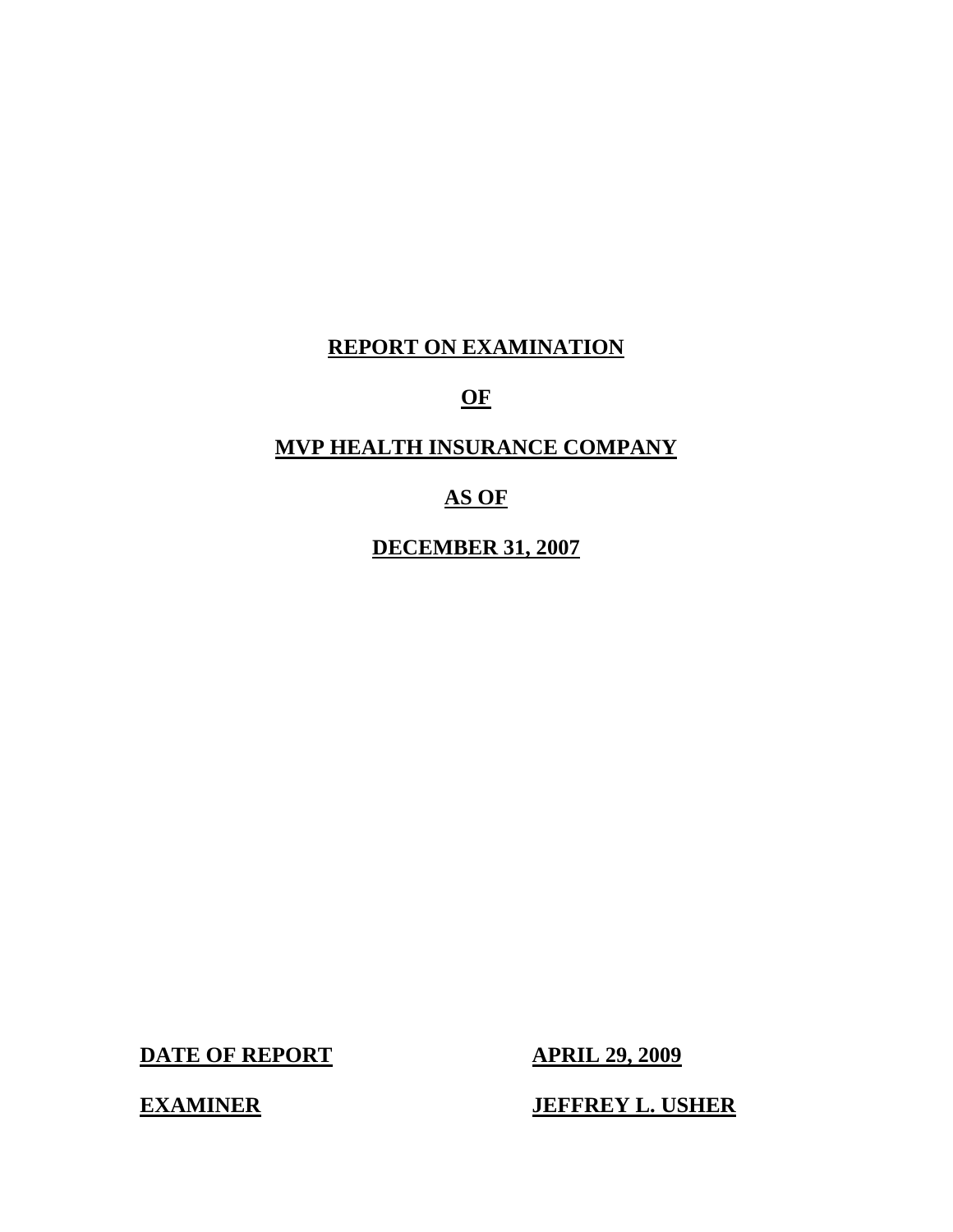# **TABLE OF CONTENTS**

| <u>ITEM NO.</u> |                                                                                                                                                                                                                                                          | PAGE NO.                                         |
|-----------------|----------------------------------------------------------------------------------------------------------------------------------------------------------------------------------------------------------------------------------------------------------|--------------------------------------------------|
| 1.              | Scope of examination                                                                                                                                                                                                                                     | $\overline{2}$                                   |
| 2.              | <b>Description of Company</b>                                                                                                                                                                                                                            | 3                                                |
|                 | Management and controls<br>A.<br><b>B.</b><br>Territory and plan of operation<br>Reinsurance<br>$C_{\cdot}$<br>Holding company system<br>D.<br>Significant operating ratios<br>Ε.<br>Allocation of expenses<br>F.<br><b>Abandoned Property Law</b><br>G. | $\overline{4}$<br>6<br>9<br>10<br>21<br>21<br>22 |
| 3.              | <b>Financial statements</b>                                                                                                                                                                                                                              | 24                                               |
|                 | <b>Balance</b> sheet<br>$\mathsf{A}$ .<br><b>B.</b><br>Underwriting and investment exhibit                                                                                                                                                               | 24<br>26                                         |
| 4.              | Claims unpaid                                                                                                                                                                                                                                            | 27                                               |
| 5.              | Compliance with prior report on examination                                                                                                                                                                                                              | 28                                               |
| 6.              | Summary of comments and recommendations                                                                                                                                                                                                                  | 30                                               |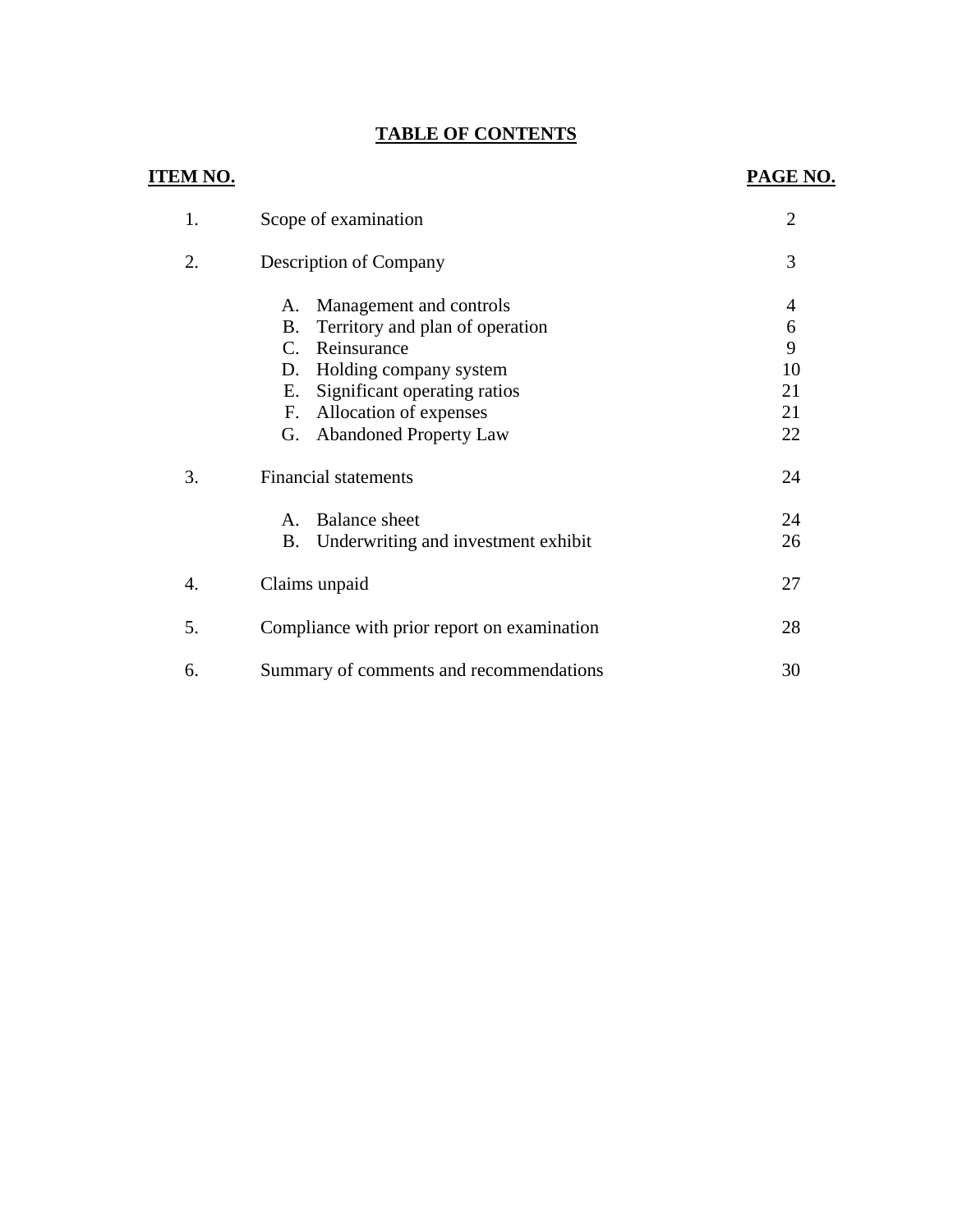

STATE OF NEW YORK INSURANCE DEPARTMENT 25 BEAVER STREET NEW YORK, NY 10004

Governor David A. Paterson Governor Eric R. Dinallo

**Superintendent** 

April 29, 2009

Honorable Eric R. Dinallo Superintendent of Insurance Albany, New York 12257

Sir:

Pursuant to the requirements of the New York Insurance Law, and acting in accordance with the instructions contained in Appointment Number 22767, dated May 14, 2009, attached hereto, I have made an examination into the condition and affairs of MVP Health Insurance Company (MVPHIC), a for-profit stock company licensed pursuant to the provisions of Article 42 of the New York Insurance Law. The following report is respectfully submitted.

The examination was conducted at the home office of MVP Health Insurance Company located at 625 State Street, Schenectady, New York.

Whenever the designations "the Company" or "MVPHIC" appear herein, without qualification, they should be understood to indicate MVP Health Insurance Company.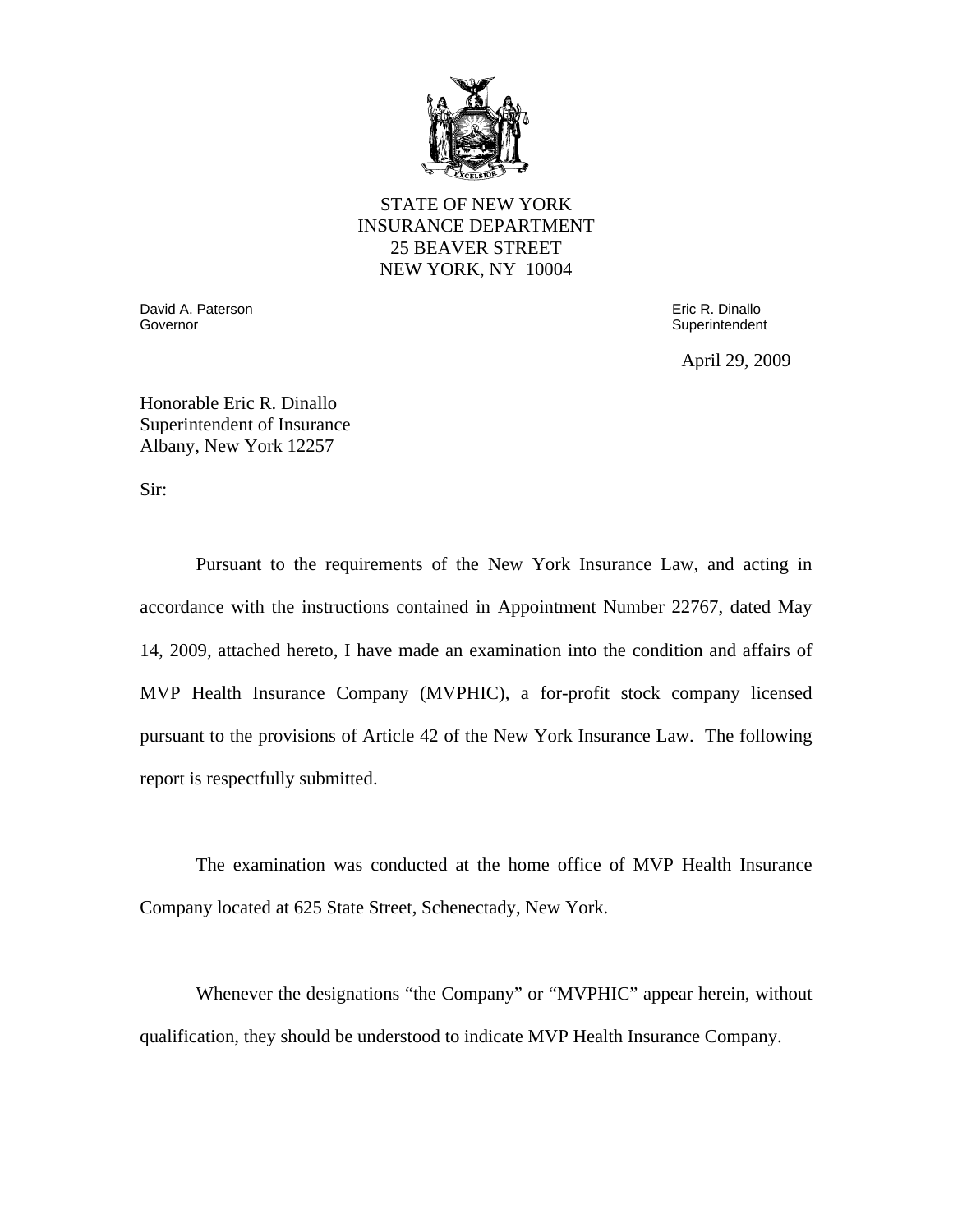#### **1. SCOPE OF EXAMINATION**

The previous examination of the Company was conducted as of December 31, 2003. This examination covers the four-year period from January 1, 2004 through December 31, 2007. Transactions occurring subsequent to December 31, 2007 were reviewed where deemed appropriate by the examiner.

The examination comprised a verification of assets and liabilities as of December 31, 2007, in accordance with statutory accounting principles (SAP), as adopted by the Department, a review of income and disbursements to the extent deemed necessary to accomplish such verification, and utilized, to the extent considered appropriate, work performed by the Company's independent certified public accountants. A review or audit was also made of the following items as called for in the *Examiners Handbook of the National Association of Insurance Commissioners* (NAIC):

> History of the Company Management and controls Corporate records Fidelity bonds and other insurance Reinsurance Territory and plan of operations Growth of the Company Accounts and records Loss experience Financial statements

A review was also made to ascertain what actions were taken by the Company with regard to comments and recommendations contained within the prior report on examination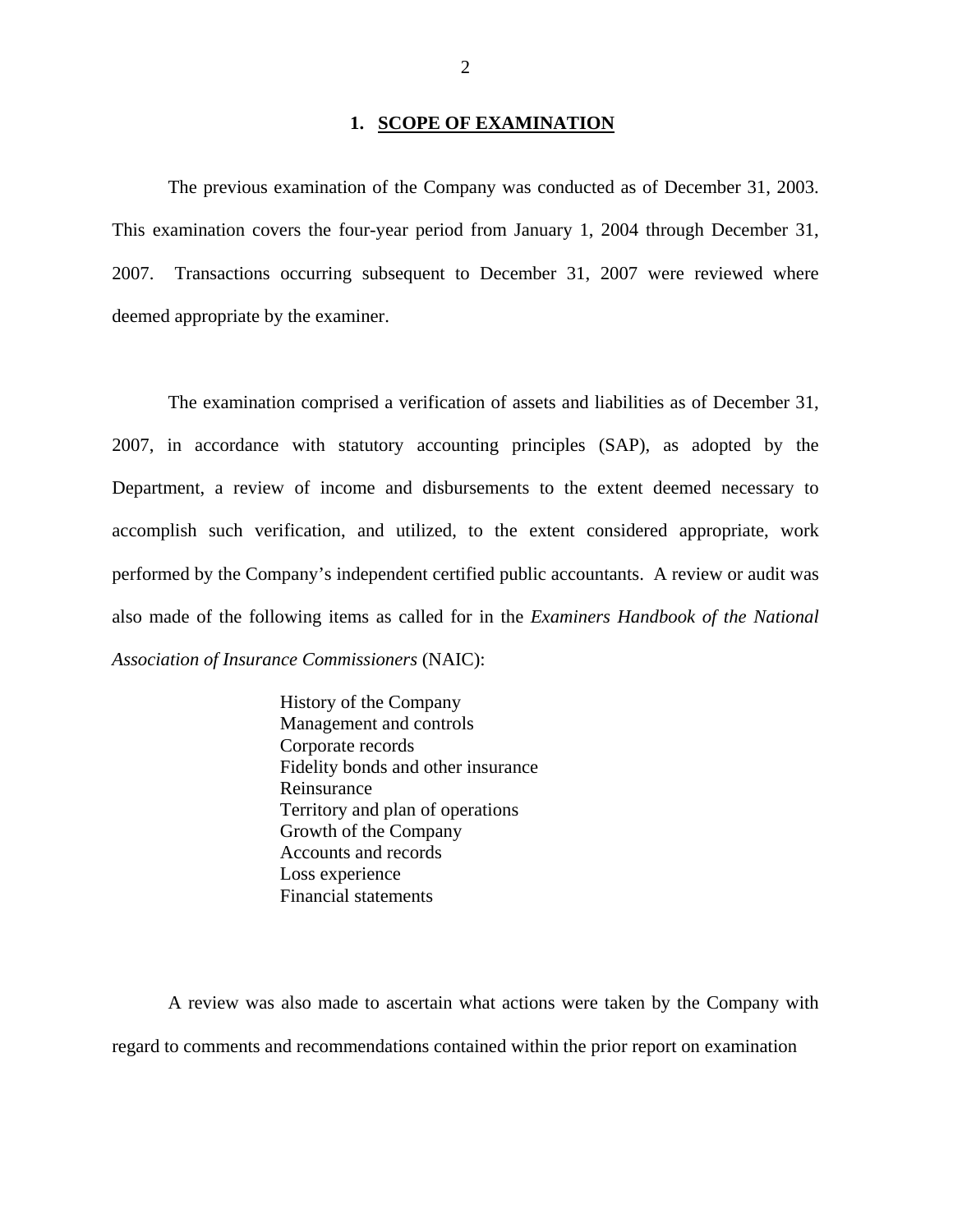This report on examination is confined to financial statements and comments on those matters which involve departures from laws, regulations or rules, or which are deemed to require explanation or description.

# **2. DESCRIPTION OF COMPANY**

MVP Health Insurance Company was incorporated on April 24, 2000, as a for-profit health and accident insurer pursuant to Section 1201 of the New York Insurance Law. The Company was licensed in June 2001, to write accident and health insurance as defined under Section 1113(a)(3) of the New York Insurance Law.

The Company began operations in the State of New York, in July 2001. The Company received approval to operate as an accident and health insurer in the State of Vermont on May 1, 2002.

The Company issued 60,000 shares of \$5.00 par value per share capital stock on December 14, 2000 to MVPHIC Holding Corporation, for a sale price of \$5.00 per share, resulting in a total consideration of \$300,000. In addition, also on December 14, 2000, MVPHIC received a capital/surplus contribution of \$3,700,000 from its parent MVPHIC Holding Corporation. In early 2002, the State of Vermont Insurance Department required an additional infusion of capital in order to issue a license to the Company. Therefore, the Company's paid-in capital increased from \$300,000 to \$2,000,000 as a result of the sale of an additional 340,000 shares of capital stock at \$5.00 par and sale value per share on February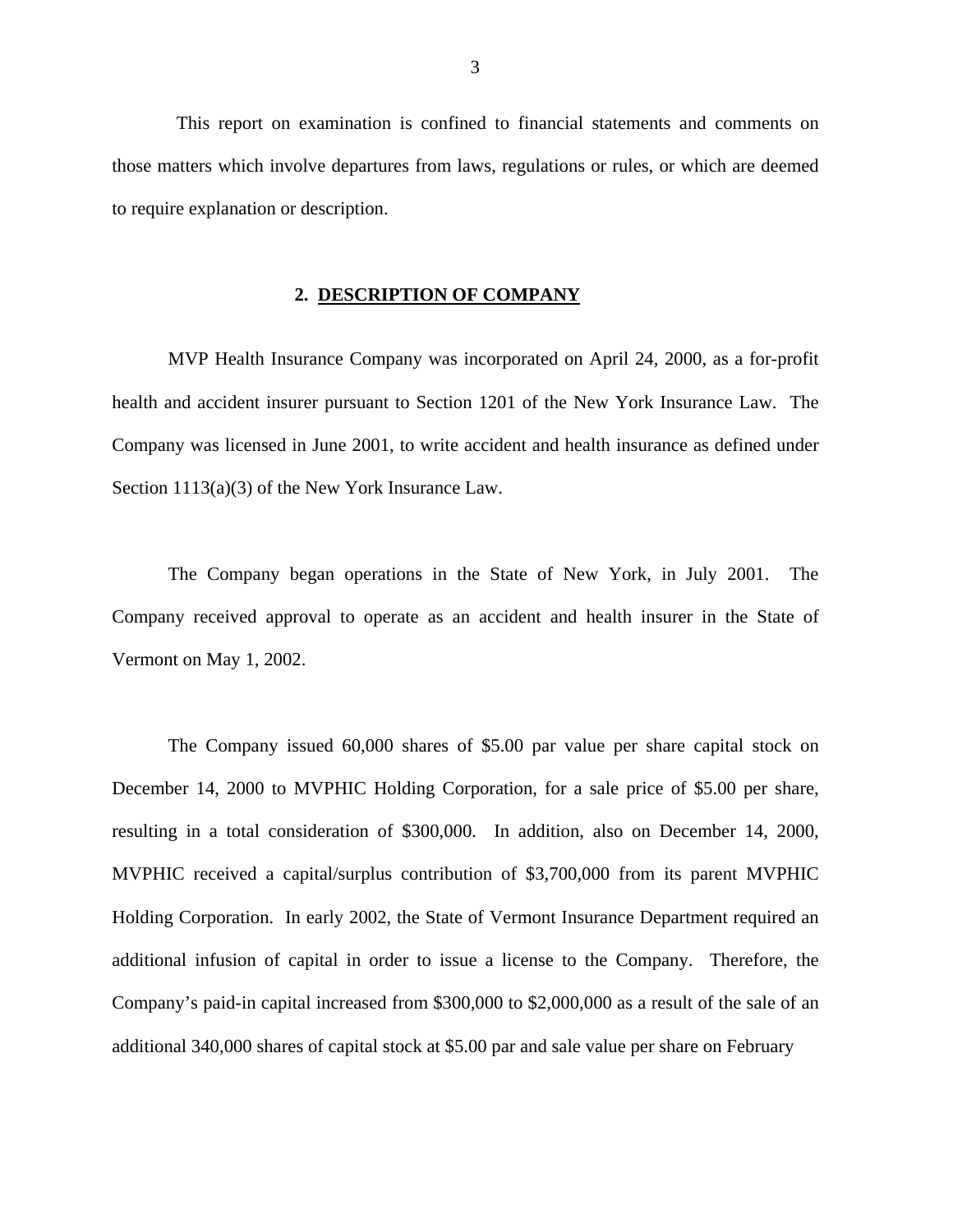<span id="page-5-0"></span>11, 2002, to its parent, and the sole shareholder of the Company's outstanding stock, MVPHIC Holding Corporation.

Prior to January, 2006, the Company was a wholly-owned subsidiary of MVPHIC Holding Corp., which was a wholly owned subsidiary of MVP Health Plan, Inc. (MVPHP), the ultimate parent of the Company.

On January 6, 2006, MVPHP combined with Preferred Care, Inc. (PC). Under the terms of an agreement, MVPHP and PC reorganized their respective enterprises under a holding company structure with MVP Health Care, Inc. established as the ultimate holding company.

# A. Management and Controls

Pursuant to its charter and by-laws, management of the Company is vested in a board of directors consisting of nine members. As of December 31, 2007, the board of directors consisted of nine members as set forth below:

| Name and Residence      | <b>Principal Business Affiliation</b>   |
|-------------------------|-----------------------------------------|
| Joseph J. Schwerman, MD | Family Practitioner,                    |
| Queensbury, New York    | <b>Hudson Headwaters Health Network</b> |
| Richard D'Ascoli, MD    | Orthopedic Surgeon,                     |
| Schenectady, New York   | <b>Schenectady Regional Orthopedics</b> |
| Joseph F. Heavey        | Administrator,                          |
| Poughkeepsie, New York  | The Children's Medical Group            |
| Karen B. Johnson        | Director of Development,                |

Schenectady, New York Proctors Theatre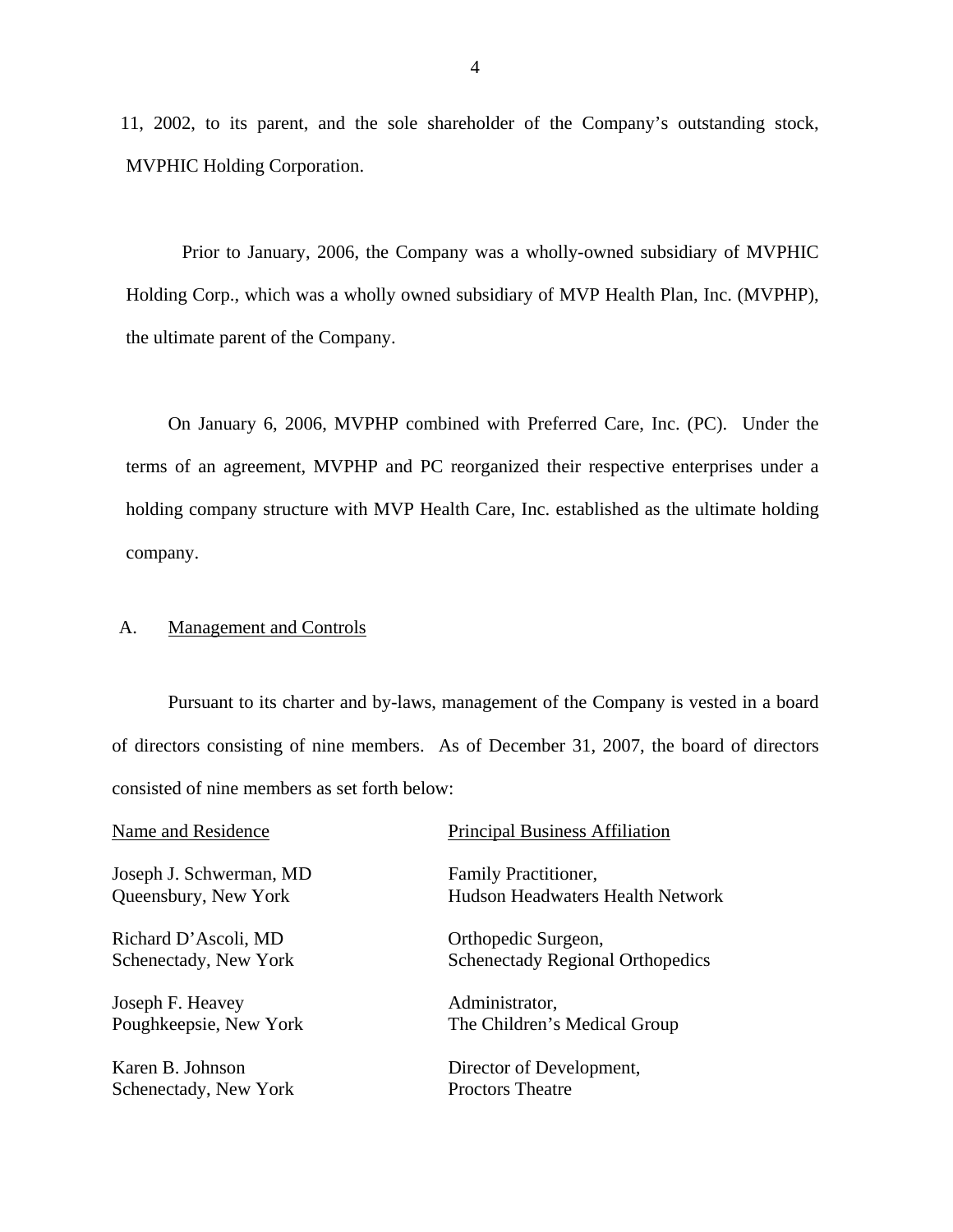Herschel R. Lessin, M.D. Pediatrician,

Leland C. Tupper Retired,

Jon K. Rich Retired,

Murray Jaros, Esq. Attorney,

David W. Oliker

# Name and Residence Principal Business Affiliation

Poughkeepsie, New York Children's Medical Group, PLLC

Schenectady, New York General Electric Company

Alplaus, New York General Electric Company

Niskayuna, New York New York State Association of Towns

President and Chief Executive, Charlton, New York MVP Health Plan, Inc.

The minutes of all meetings of the board of directors and committees thereof held

during the examination period were reviewed. Board meetings were generally well attended.

with all directors attending at least one-half of the meetings they were eligible to attend.

# Shareholders Meetings

Article III, Section 1 of the by-laws of MVP Health Insurance Company states

in part:

"… The annual meeting of the shareholders of the Company shall be held annually for the election of Directors and for the transaction of such business as may properly come before the meeting..."

A review of the board of director's meeting minutes revealed that the Company failed to hold the annual meeting of the shareholders, as required by Article III, Section 1 of its bylaws.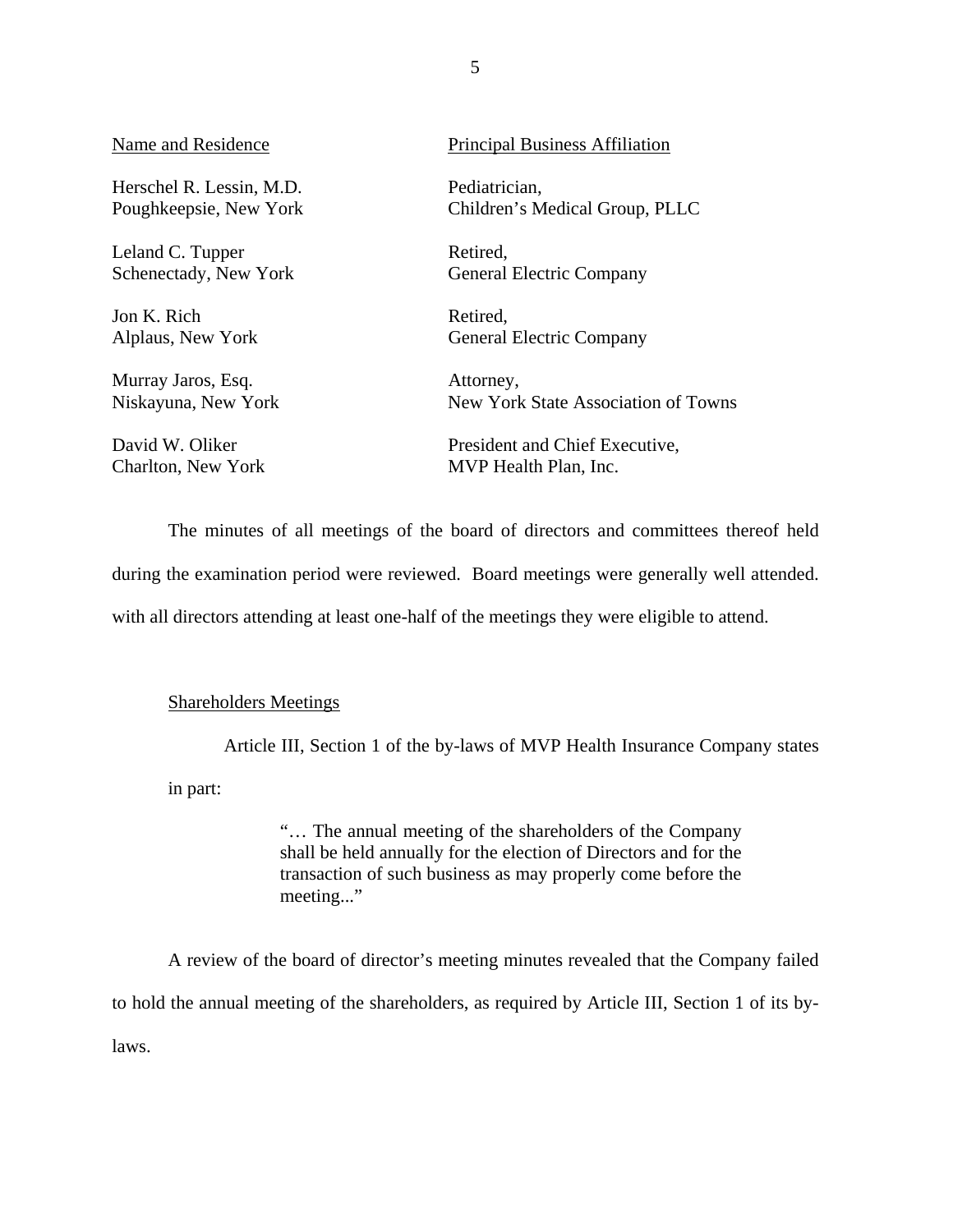<span id="page-7-0"></span>It is recommended that an annual shareholders' meeting be held as required by Article III, Section 1 of the Company's by-laws.

The principal officers of the Company as of December 31, 2007 were as follows:

| Name                   | Title                                                              |
|------------------------|--------------------------------------------------------------------|
| David Oliker           | President and Chief Executive Officer                              |
| <b>Alfred Gatti</b>    | <b>Executive Vice-President of Planning</b>                        |
| <b>Thomas Combs</b>    | Treasurer, Executive Vice-President<br>and Chief Financial Officer |
| Denise V. Gonick, Esq. | Secretary, Executive Vice-President<br>and Chief Legal Officer     |

### B. Territory and Plan of Operation

As of December 31, 2007, the Company was authorized to write accident and health insurance business in the states of New York and Vermont.

Based on the lines of business for which the Company is licensed, the Company is required to have initial surplus of \$450,000 and maintain a minimum surplus of \$300,000 pursuant to the requirements of Article 42 of the New York Insurance Law. In addition, the Company entered into a commitment with the New York State Insurance Department upon licensing, to maintain a ratio of not more than 4:1 of net premiums to capital and surplus. During this examination period the ratio was as follows: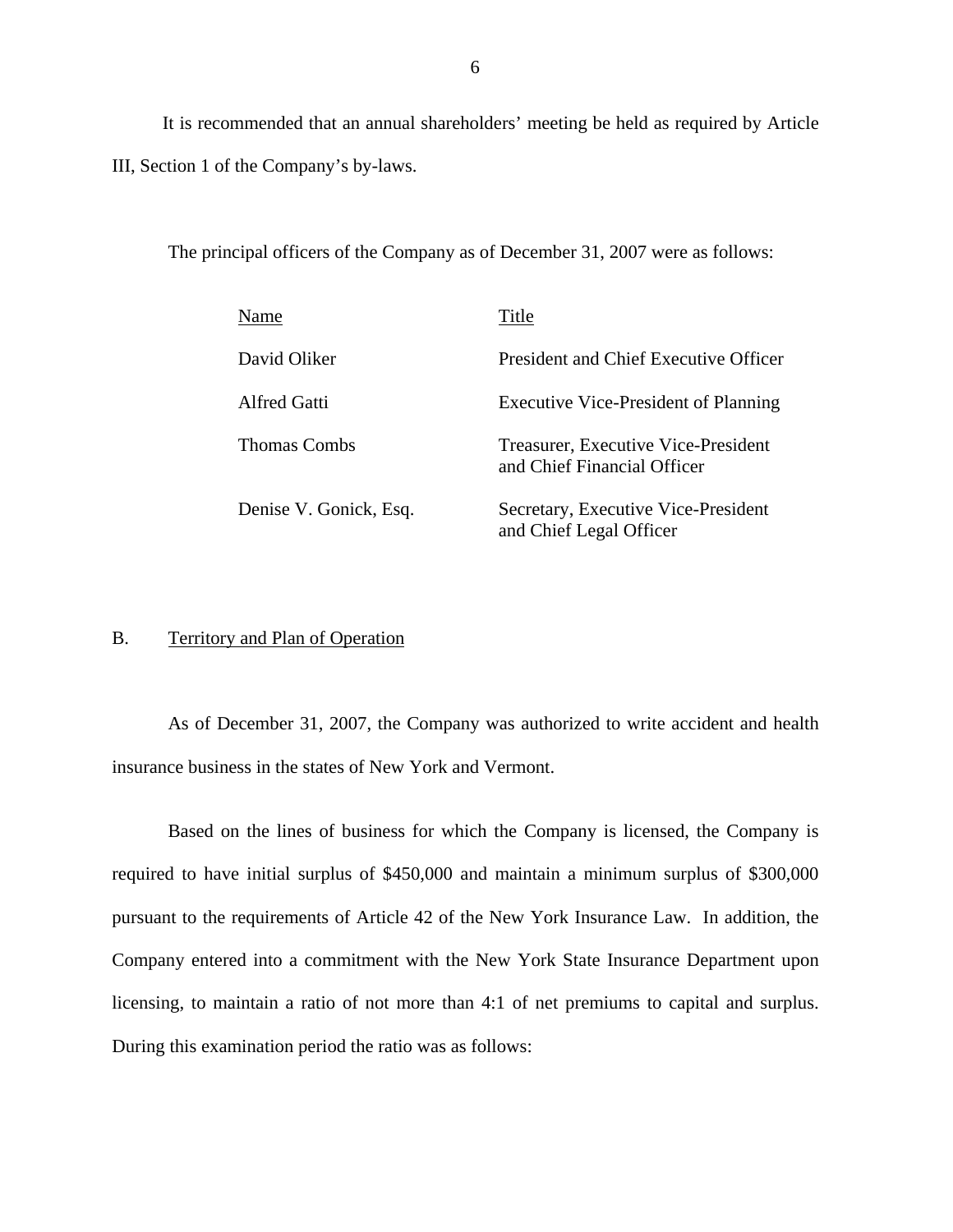| Year | Ratio |
|------|-------|
|      |       |
| 2004 | 6:1   |
| 2005 | 4:1   |
| 2006 | 3:1   |
| 2007 | 2:1   |

As noted in the above table, the Company exceeded the net premiums to capital and surplus ratio of 4:1 in 2004. However, as indicated in the above table, the Company has taken steps to bring such ratio within aforementioned limitation agreement with the Department.

In March of 2004, with the approval of the Superintendent of Insurance, the Company received \$18,000,000 of additional surplus in the form of a loan from its ultimate parent at the time, MVP Health Plan, Inc., pursuant to Section 1307 of the New York Insurance Law. This loan eliminated the Company's insolvent position and minimum surplus impairment as of March 31, 2004. The repayment of the Section 1307 Loan and the accumulated accrued interest thereon, shall only be paid out of future free and divisible surplus of the Company, subject to the prior approval of the Superintendent. The total accumulated accrued interest during this examination at December 31, 2007 was \$6,997,408.

The Company offers a variety of insurance products, such as a preferred provider option (PPO), an exclusive provider option (EPO), a point-of-service option (POS) and a traditional indemnity insurance product.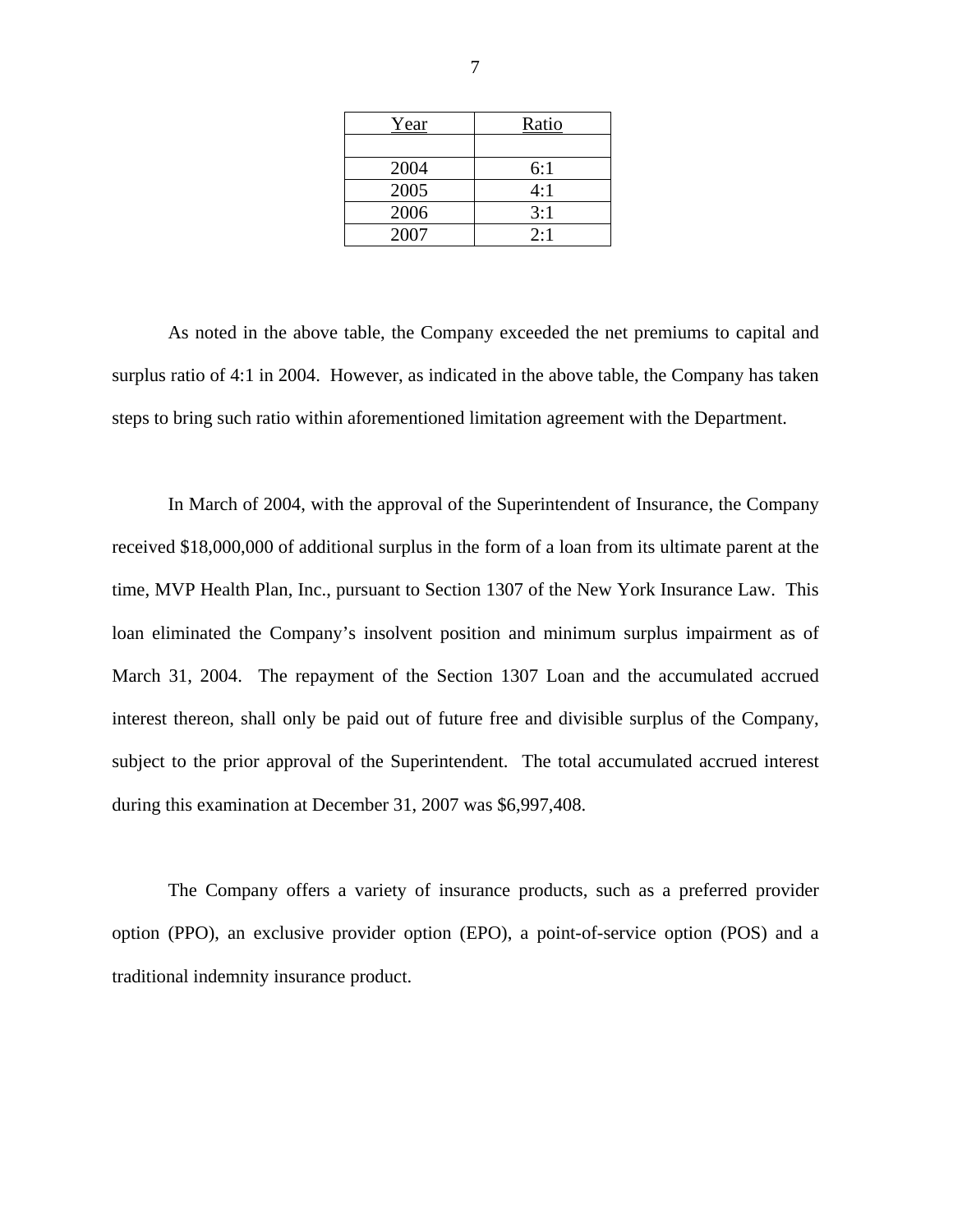The Company provides health insurance coverage to private and public sector employer groups. The Company's enrollment for each year under examination, by product type, was as follows:

|                | 2004   | 2005   | 2006   | 2007   |
|----------------|--------|--------|--------|--------|
| <b>PPO</b>     | 26,653 | 16,656 | 10,516 | 11,190 |
| <b>POS</b>     | 32,531 | 33,059 | 27,276 | 26,878 |
| Indemnity only | 2,093  | 2,084  | 1,879  | 2,105  |
| Total          |        | 51,799 | 39,671 |        |

The Company's decrease in membership during the latter two years was attributed to a lack of competitive rating within New York. It was noted that the Company experienced an increase in membership in the latter portion of the examination period in Vermont as it gained market share in this new market region.

The Company's direct written premium for each year under examination was as follows:

|                     | 2004         | 2005                                                               | 2006                | 2007                |
|---------------------|--------------|--------------------------------------------------------------------|---------------------|---------------------|
| New York<br>Vermont | \$3,119,100  | \$90,508,216 \$68,182,245 \$43,780,640 \$35,779,551<br>\$5,479,777 | \$5,777,787         | \$12,122,077        |
| Total               | \$93,627,316 | \$73,662,022                                                       | <u>\$49,558,427</u> | <u>\$47,901,628</u> |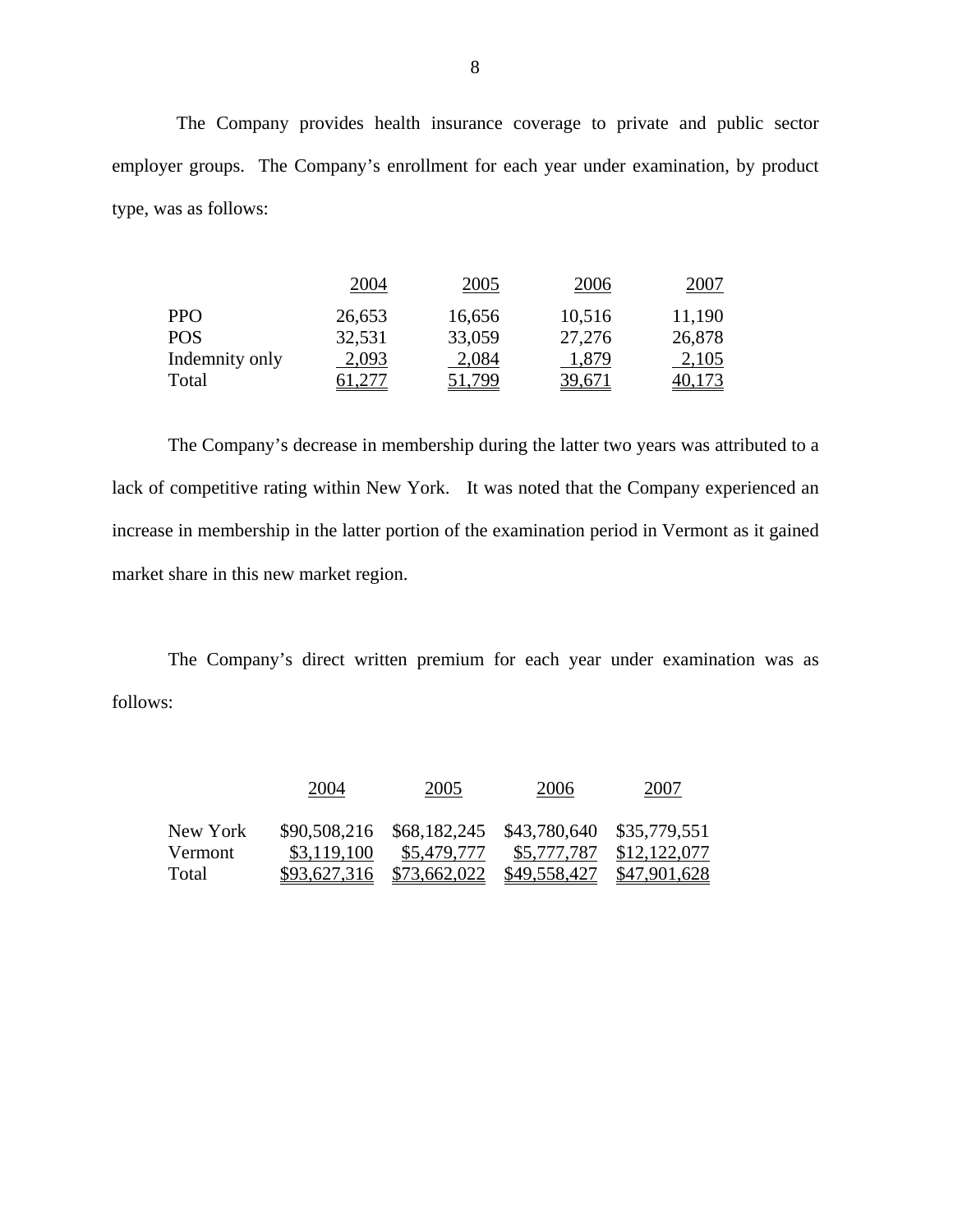<span id="page-10-0"></span>During the examination period, the Company solicited business as a direct writer through the use of the Company's in-house licensed agents. The Company also contracted with licensed brokers for the production of business.

# C. Reinsurance

For the period January 1, 2003 through December 31, 2007, MVPHIC had a reinsurance agreement in place with Zurich American Insurance Company, an authorized reinsurer. The covered services ceded under the agreement were medical services for individual and group accident and health policies. The reinsurance agreement contained all the required standard clauses, including the insolvency clause required by Section 1308 of the New York Insurance Law. The reinsurance limits of liability are 80% of \$2,000,000 of net loss, for each member, for each contract year.

The Company is subject to a retention that includes a deductible of \$200,000 per member, per contract year, a coinsurance of 20% of net loss in excess of the deductible, and any amounts in excess of the reinsurance limits of liability. Zurich American Insurance Company will pay to MVPHIC, 80% of the amount of net loss in excess of the deductible, subject to the reinsurance limits of liability.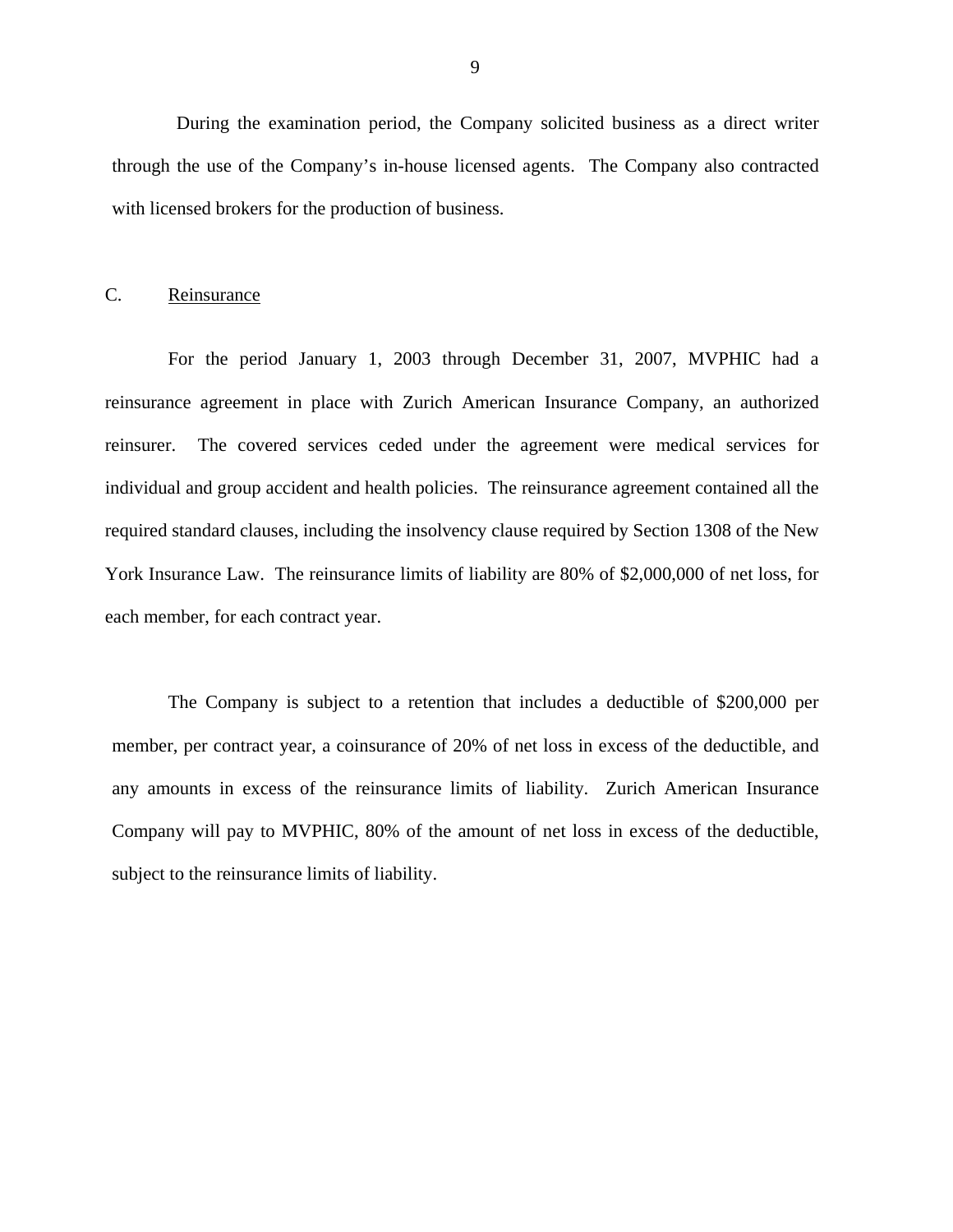# **Holding Company System**

<span id="page-11-0"></span>D. Holding Company System<br>MVP Health Care, Inc. (Ultimate Parent) and its wholly-owned subsidiaries comprise an integrated health benefits insurance and health benefit management holding company system. On January 6, 2006, MVP Health Plan, Inc. (HMO), a tax exempt New York State not-for-profit corporation licensed as a health maintenance organization to deliver health care services in New York and Vermont, combined with Preferred Care, Inc. (PC), a tax-exempt New York State not-for-profit corporation. Under terms of their Agreement and Plan of Reorganization by and between Preferred Care, Inc. and MVP Health Plan, Inc., the HMO and PC reorganized their respective enterprises under a holding company structure, with the ultimate holding company changed to MVP Health Care, Inc. This latter entity now serves as the direct (or indirect) parent company of all of the subsidiaries of the former PC, the HMO, and all of its subsidiaries.

The following chart depicts the MVP Health Plan, Inc. holding company system prior to January 2006: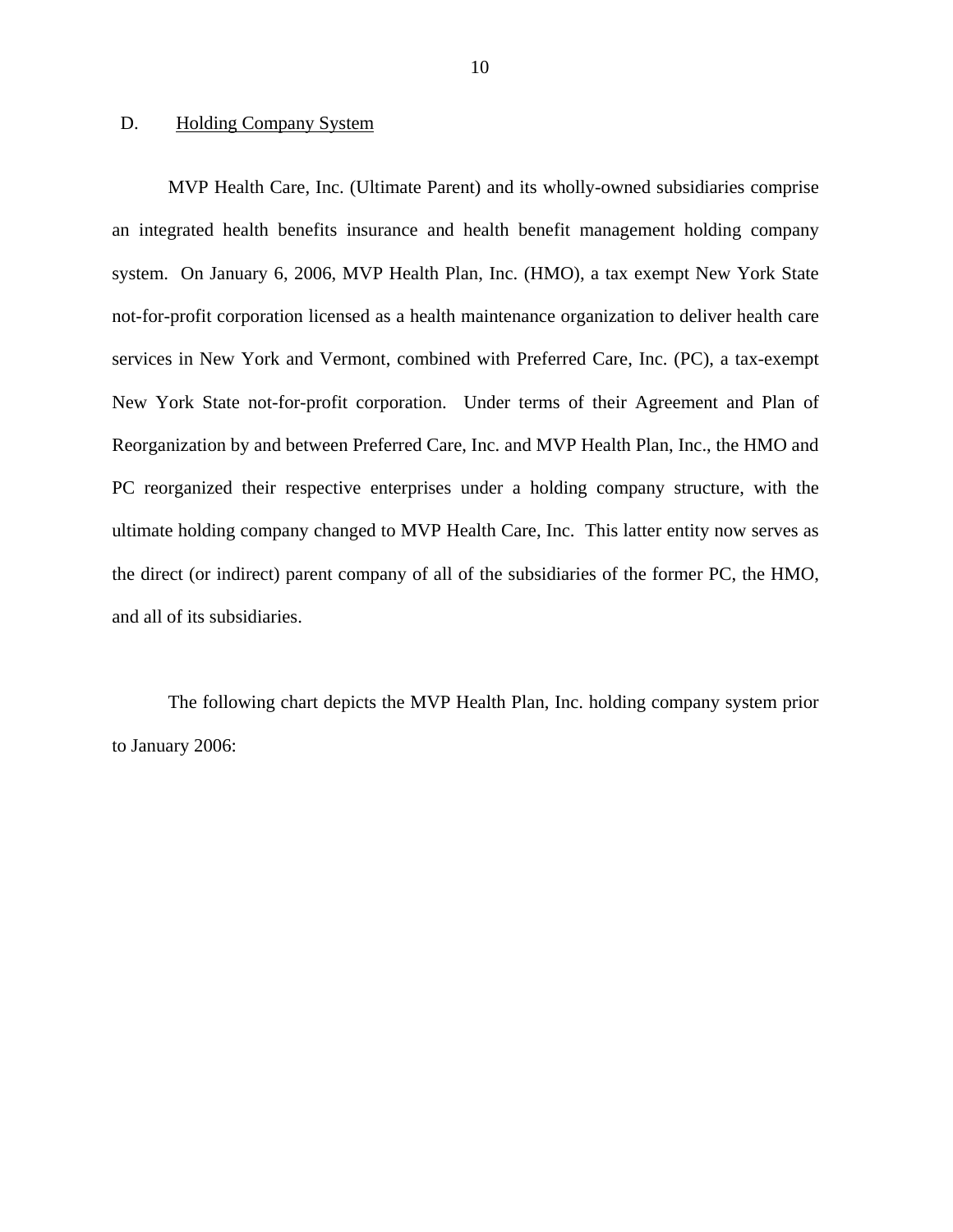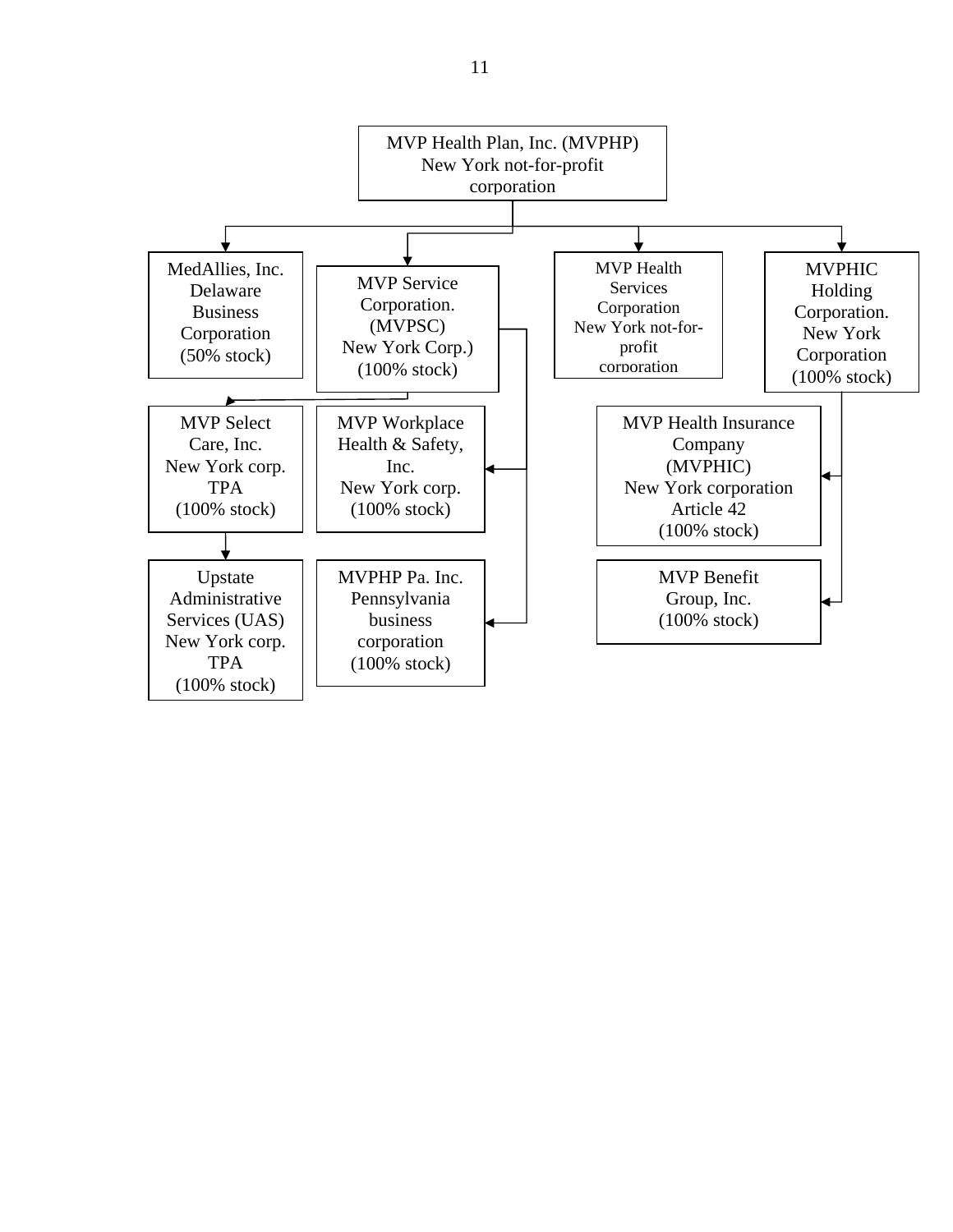The following chart depicts the Preferred Care, Inc. holding company system prior to

January 2006:



As a result of the reorganization of the corporate structure, Rochester Area Health Maintenance Organization, Inc. (RAHMO) and MVPHP are now wholly-owned subsidiaries of MVPHP Holding Company, Inc., which in turn is a wholly-owned subsidiary of the ultimate parent, MVP Health Care, Inc.

MVP Health Service Corp., Preferred Assurance Co. Inc., and MVP Health Insurance Company are wholly-owned subsidiaries of MVPRT Holdings, Inc., which in turn, is a wholly-owned subsidiary of MVPHIC Holding Corporation. MVPHIC Holding Corporation is a wholly-owned subsidiary of the ultimate parent, MVP Health Care Inc.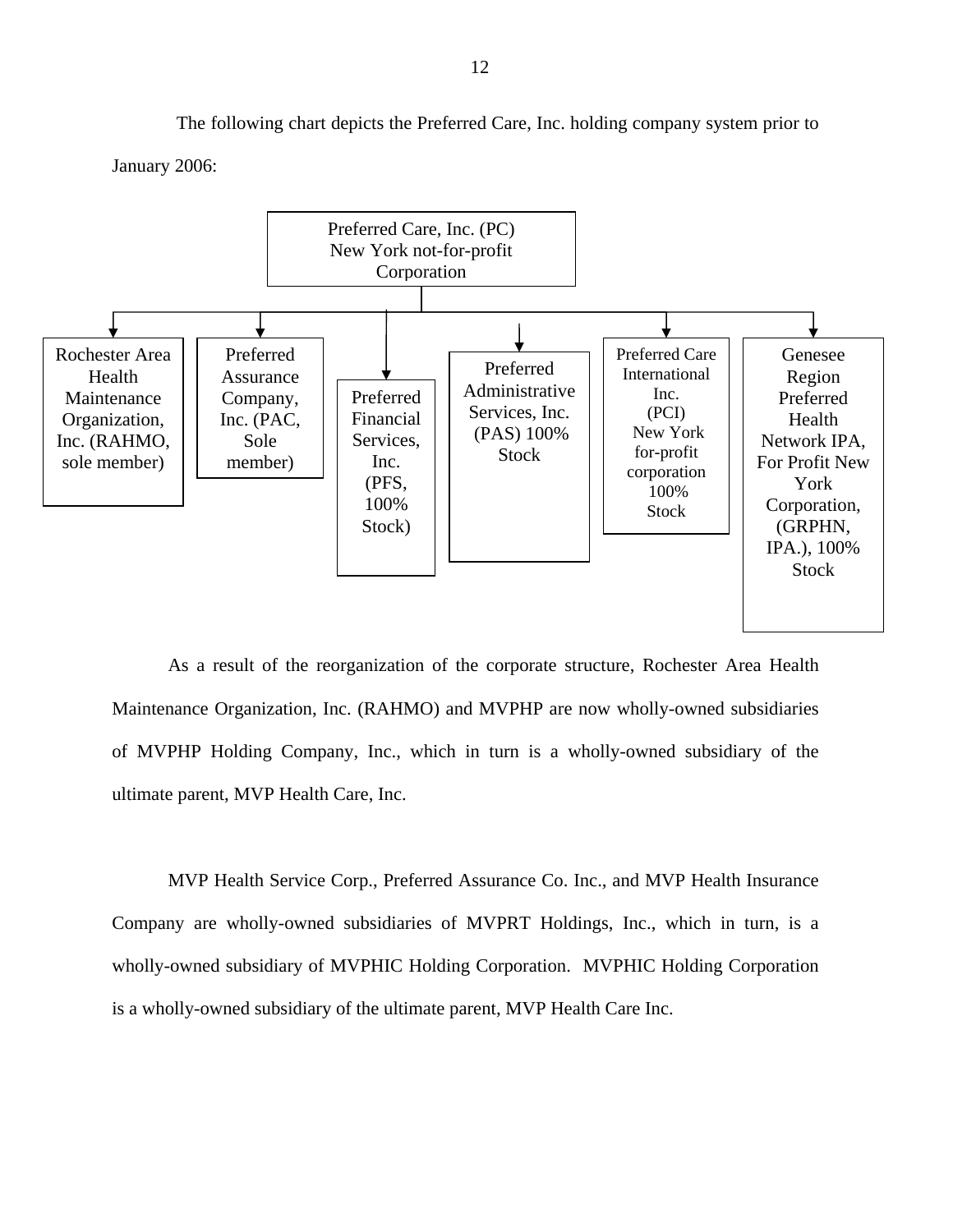The following is the current organizational chart of MVP Health Care, Inc. (Ultimate Parent) and its subsidiaries subsequent to January 2006 and as of December 31, 2007:

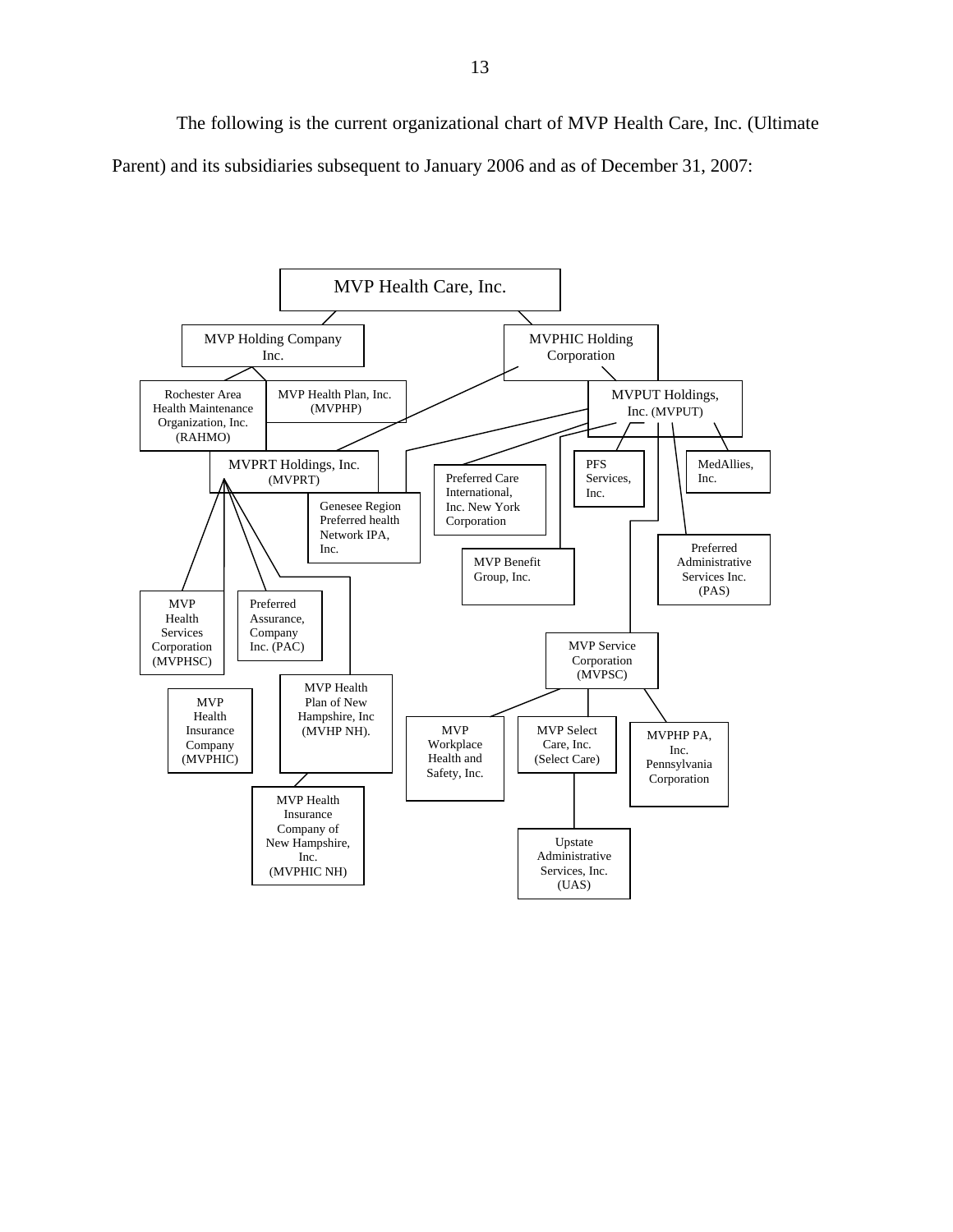#### MVP Health Insurance Company (MVPHIC)

MVPHIC is a for-profit New York corporation, wholly-owned by MVPHIC Holding Corp which is a wholly-owned subsidiary of MVP Health Care, Inc. MVPHIC was incorporated on April 24, 2000. MVPHIC received its license as an accident and health insurance company under Article 42 of the New York Insurance Law in June of 2001. MVPHIC underwrites PPO, point of service (out-of-network) and indemnity only products for large and small groups.

#### MVP Health Plan, Inc. (MVPHP)

 organization as such term is defined in Article 44 of the New York Public Health Law. MVPHP, which operates as an IPA model HMO, is also a federally qualified HMO. MVPHP was incorporated on July 30, 1982, pursuant to Section 402 of the New York Not-For-Profit Corporation Law for the purpose of operating as a health maintenance

Prior to the reorganization of the HMO and PC, MVPHP and its wholly-owned subsidiaries were an integrated health care management company. MVPHP's wholly-owned subsidiaries were: MVP Service Corporation, providing management services, MVP Health Services Corp., providing dental insurance products to New York employer groups, and MVPHIC Holding Corp.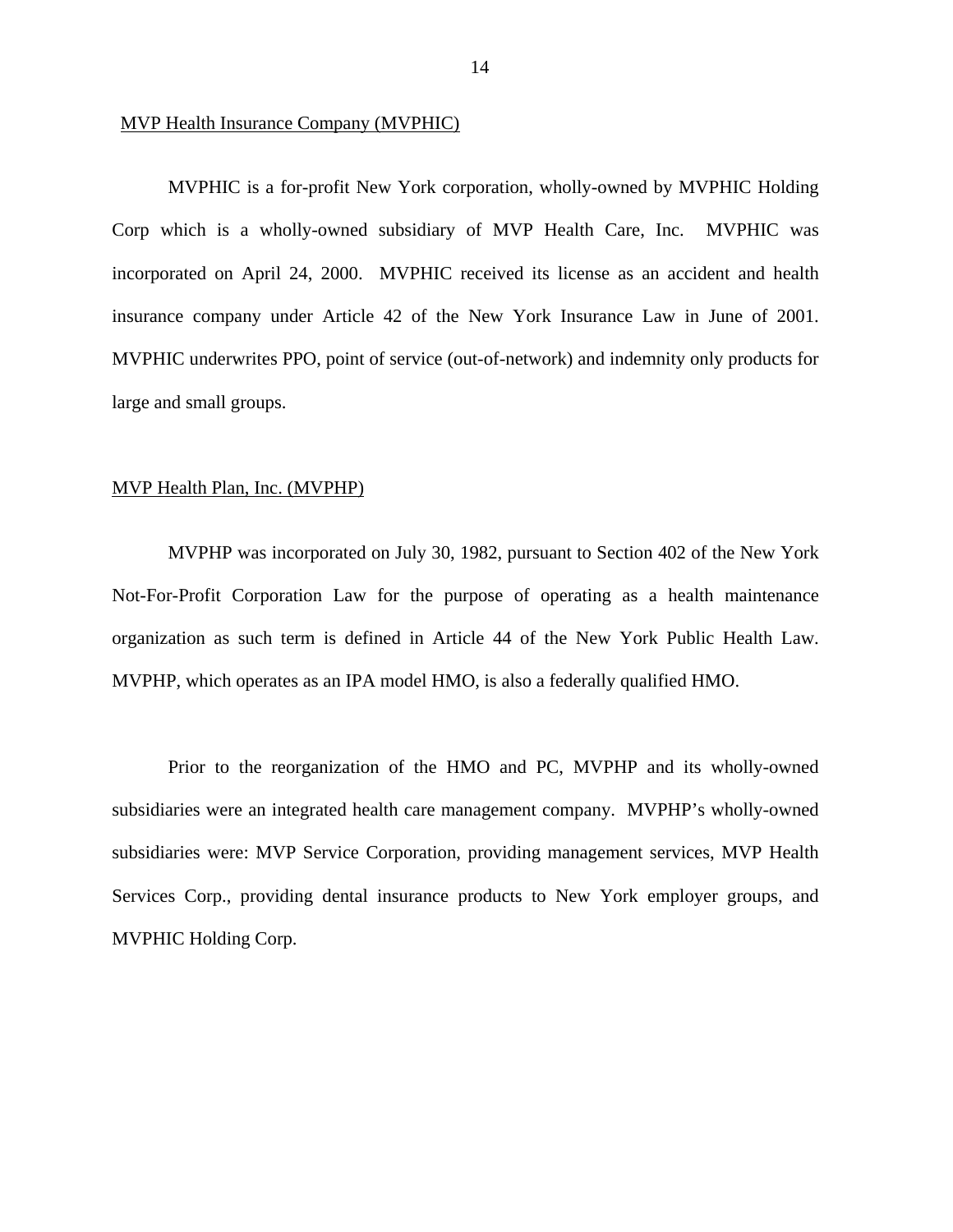#### MVP Holding Company, Inc.

MVP Holding Company, Inc. was formed on January 6, 2006 as a not-for-profit corporation, the sole member of which is MVP Health Care, Inc. As a result of the restructuring which took place in 2006, MVP Holding Company, Inc. became the immediate parent of RAHMO and MVP Health Plan, Inc. As of December 31, 2007, the net worth of RAHMO and MVP Health Plan, Inc. were \$183,334,542 and \$138,719,155, respectively. MVP Holding Company, Inc. had a consolidated net value of \$322,053,697 which is the combined net worth of RAHMO and MVP Health Plan, Inc.

# MVPHIC Holding Corporation

MVPHIC Holding Corporation was incorporated on November 22, 2000, pursuant to Section 402 of New York Business Corporation Law. It was specifically formed to hold the stock of MVP Health Insurance Company (MVPHIC). MVPHIC is an Article 42 for-profit accident and health insurance company licensed in the state of New York. MVPHIC Holding Corp holds and controls 100% ownership of MVPRT Holdings, Inc. and MVPUT Holdings, Inc. MVP Health Care, Inc., in turn, owns and controls 100% of the stock of MVPHIC Holding Corp.

MVPHIC Holding Corporation controls five subsidiaries of MVPRT Holdings, Inc. Three of the five subsidiaries, MVP Health Services Corporation., Preferred Assurance Company, Inc., and MVP Health Insurance Company, are regulated by the New York Insurance Department. As of December 31, 2007, MVPRT Holdings, Inc. and MVPUT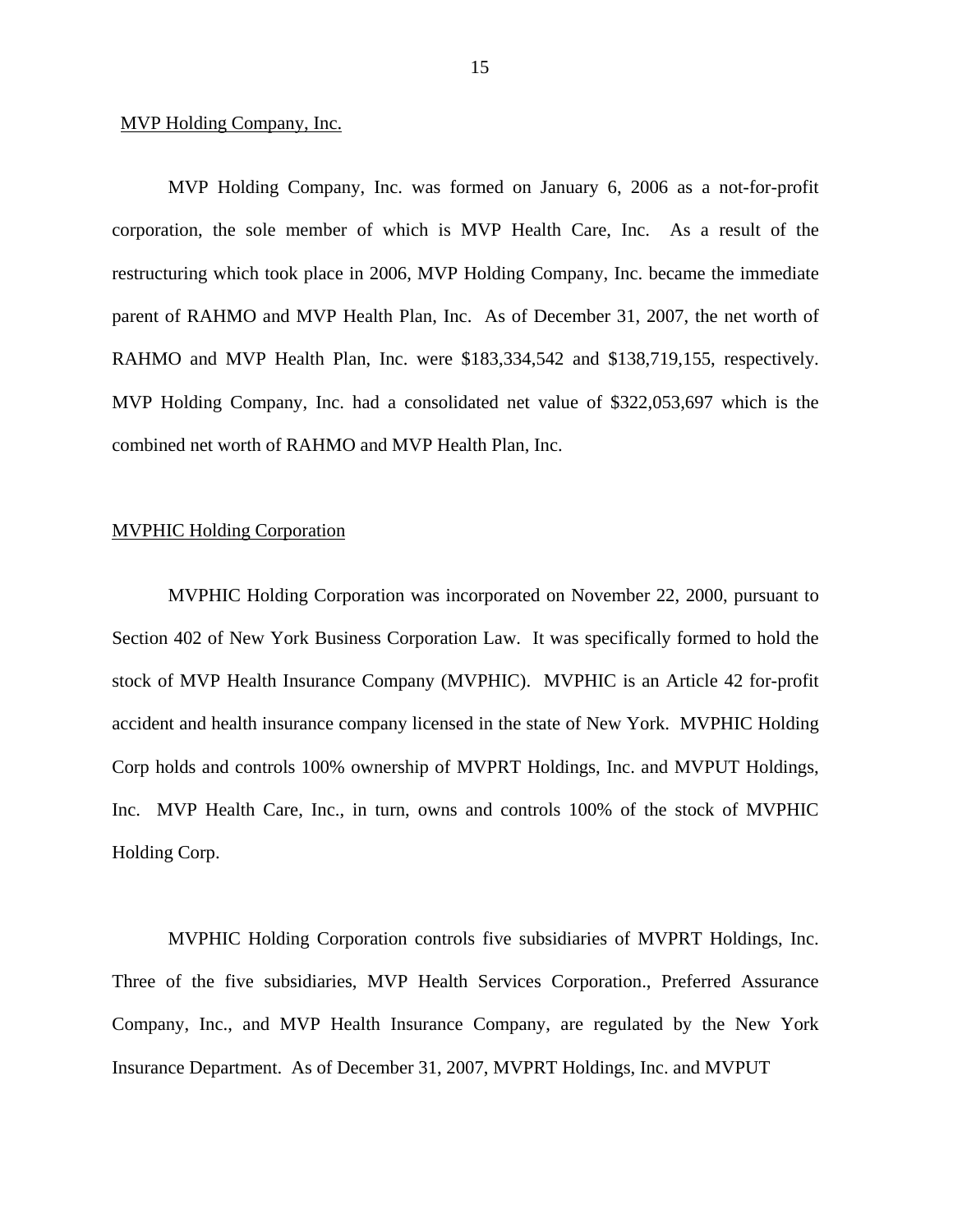Holdings, Inc. had a net value of \$6,852,493 and \$36,076,674, respectively. MVPHIC Holding Corp valued its investments in MVPRT Holdings, Inc. and MVPUT Holdings, Inc. in the amount of \$42,929,167, which is the combined value of MVPRT Holdings, Inc. and MVPUT Holdings Inc.

The structure under reorganization included the addition of two holding company entities, MVPRT Holdings, Inc. (MVPRT) and MVPUT Holdings, Inc. (MVPUT). Both of these companies are New York corporations. MVPRT contains subsidiaries which are regulated by various Insurance and Health Departments (New York State Insurance and Health Departments, Vermont Department of Banking, Insurance, Securities & Health Care Administration and the New Hampshire Insurance Department). MVPUT controls subsidiaries which are not regulated. MVPRT Holdings, Inc. maintains 100% ownership of MVP Health Insurance Company (MVPHIC) and MVP Health Plan of New Hampshire, Inc., and is the sole member of MVP Health Services Corporation (MVPHSC) and Preferred Assurance Corporation (PAC). MVPRT Holdings, Inc. is a wholly-owned subsidiary of MVPHIC Holding Corp.

# Rochester Area Health Maintenance Organization, Inc. (RAHMO)

RAHMO is a not-for-profit corporation operating as a federally qualified health maintenance organization under the provisions of Article 44 of the New York Public Health Law, and operating under Section  $501(c)(4)$  of the Internal Revenue Code. RAHMO is exempt from federal income taxes on related income pursuant to Section 501(a) of the Internal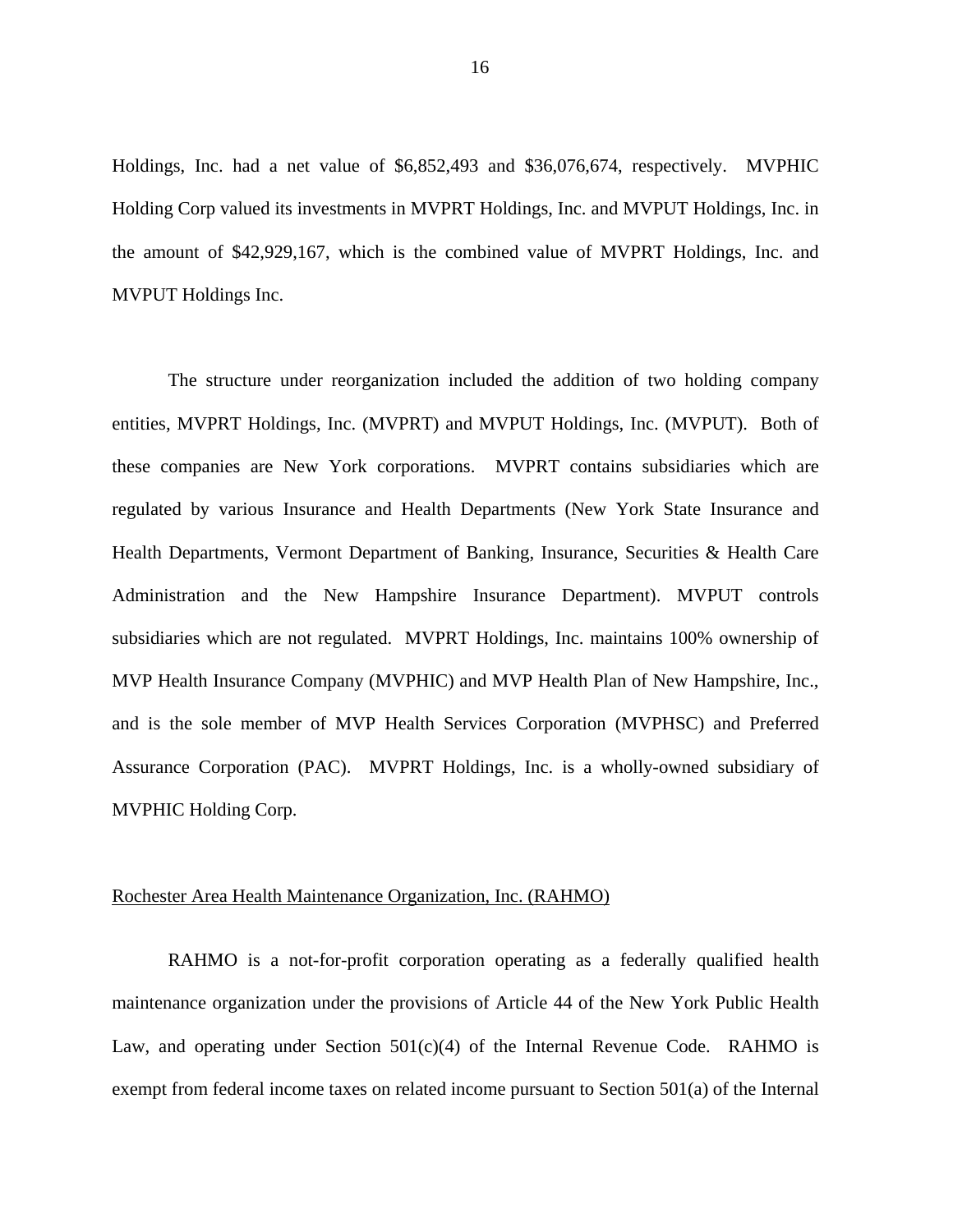Inc, the ultimate parent. Revenue Code. At December 31, 2007, RAHMO was controlled by its sole member, MVPHP Holding Company, Inc., which is a wholly owned subsidiary of MVP Health Care,

Preferred Care, Inc., was the sole member of RAHMO prior to its affiliation with MVP Health Plan, Inc. in 2007.

#### MVP Health Services Corporation (MVPHSC)

MVPHSC is a not-for-profit corporation, licensed under Article 43 of the New York Insurance Law. Prior to January 2002, MVPHSC offered point-of-service (POS) health insurance products. Currently MVPHSC issues only indemnity dental insurance products. MVPHSC is a subsidiary of MVPRT Holdings, Inc., which is a wholly owned subsidiary of MVPHIC Holding Corp. MVPHIC Holding Corp is a wholly owned subsidiary of MVP Health Care, Inc.

# Preferred Assurance Company, Inc. (PAC)

PAC is licensed to do business within New York State as a non-profit health corporation pursuant to the provisions of Article 43 of the New York Insurance Law. PAC provides coverage for hospital, medical and other health services for the out-of-network component of RAHMO's point-of-service product in the Rochester metropolitan area. In 2008, PAC marketed PPO and EPO products. PAC is a subsidiary of MVPRT Holdings, Inc.,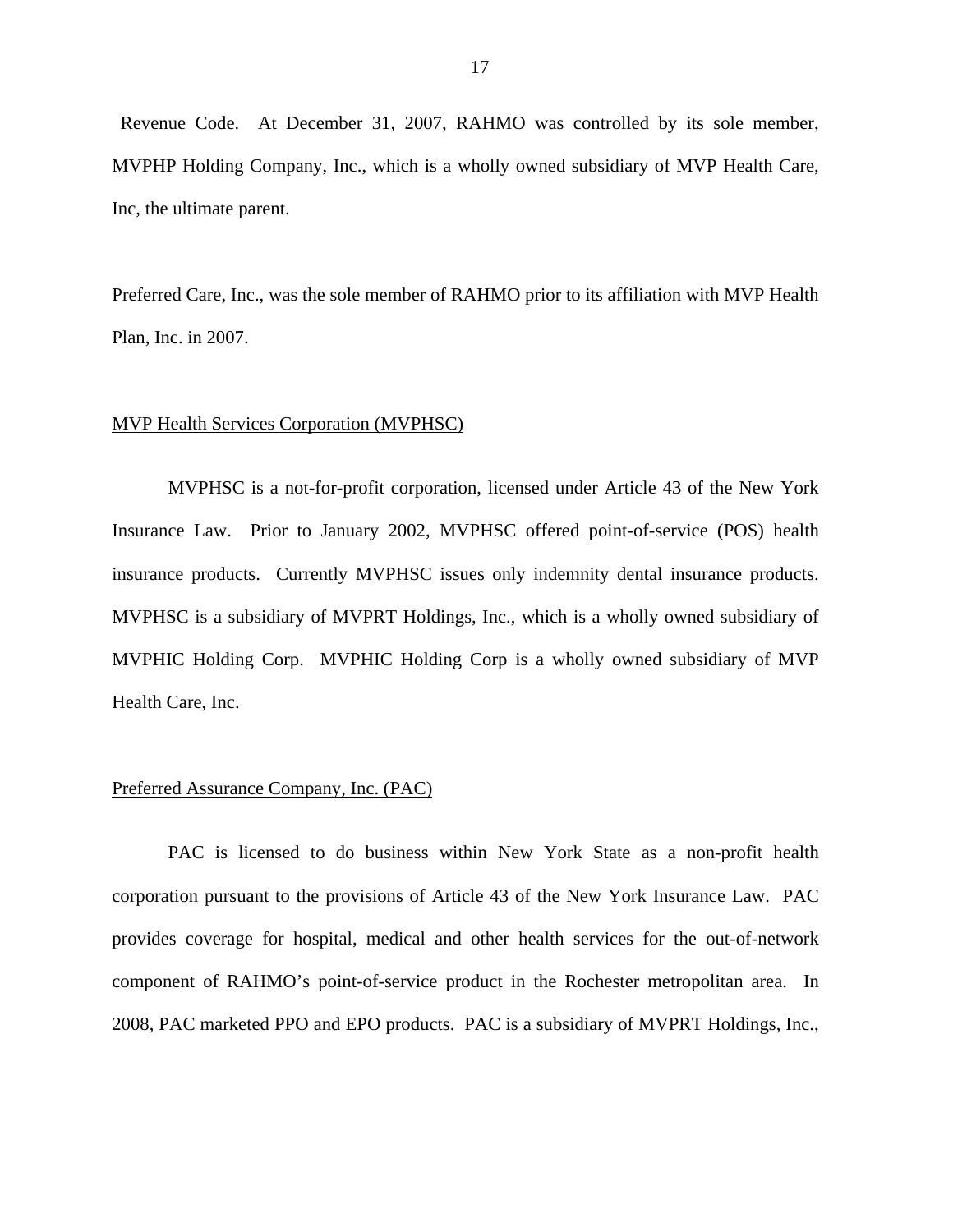which is a wholly-owned subsidiary of MVPHIC Holding Corporation. MVPHIC Holding Corporation is a wholly owned subsidiary of MVP Health Care, Inc.

# MVP Service Corporation (MVPSC)

The HMO has a management services and consulting agreement with MVP Service Corporation, a company owned by MVPUT Holdings, Inc. MVP Service Corporation's employees perform all day-to-day operations of the Company and charges the Company for its share of costs based on a contractual cost allocation methodology.

# MVP Health Plan of New Hampshire, Inc. (MVPHP NH).

MVPHP NH is a wholly owned subsidiary of MVPRT Holdings, Inc., which is a wholly owned subsidiary of MVPHIC Holdings Corp. MVPHP NH is the immediate parent of MVP Health Insurance Company of New Hampshire, Inc. These entities are domestic business corporation incorporated under the New Hampshire revised statutes annotated (RSA) 293-A. MVPHP NH is licensed to operate a health maintenance organization in the state of New Hampshire.

#### **MVP Select Care, Inc. (Select Care)**

Select Care is a for-profit New York corporation, wholly-owned by MVP Service Corporation. Select Care was incorporated in 1987 to provide administrative services to companies that self-insure health care benefits.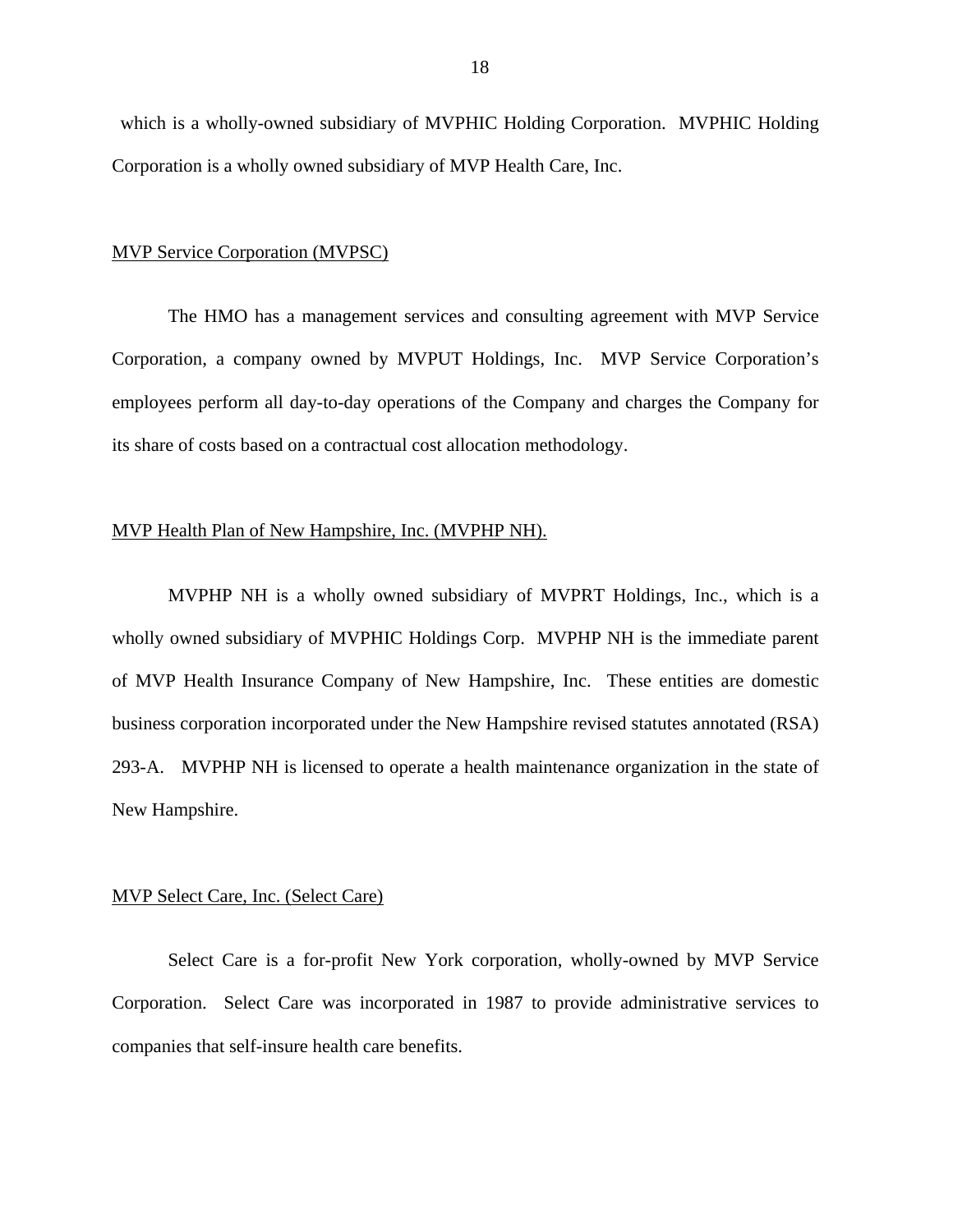MVP Select Care, Inc. owns 100% of Upstate Administrative Services (UAS), a New York corporation licensed as a TPA. UAS business was fully integrated into Select Care to achieve administrative service efficiencies.

On November 16, 1992, Select Care entered into an administrative service agreement with MVPSC, whereby MVPSC's employees provide for all the day-to-day operations of Select Care.

After the execution of the Agreement and Plan of Reorganization by and between Preferred Care, Inc. and MVP Health Plan, Inc., the Ultimate Parent. funded the Greater Rochester Health Foundation (Foundation) pursuant to the New York Not-for-Profit Corporation Law for the purpose of promoting, and improving the delivery, efficiency and quality of health services in the Rochester, New York region.

MVP Health Care, Inc. was funded from the proceeds of an \$80,000,000 bank term loan (discussed below) and by cash transfers from Rochester Area Health Maintenance Organization, Inc. in the amount of \$107,000,000, from MVPHP in the amount of \$30,000,000 and from Select Care in the amount of \$13,500,000. MVP Health Care, Inc. subsequently funded the Foundation with a \$200,000,000 cash payment. In addition, MVP Health Care, Inc. is required to contribute an additional amount to the Foundation in the amount of \$26,639,000 which is payable on January 6, 2012 and bears interest at 3.5%. The additional contribution plus interest is expected to be funded by subsidiaries of MVP Health Care, Inc., including MVPHP.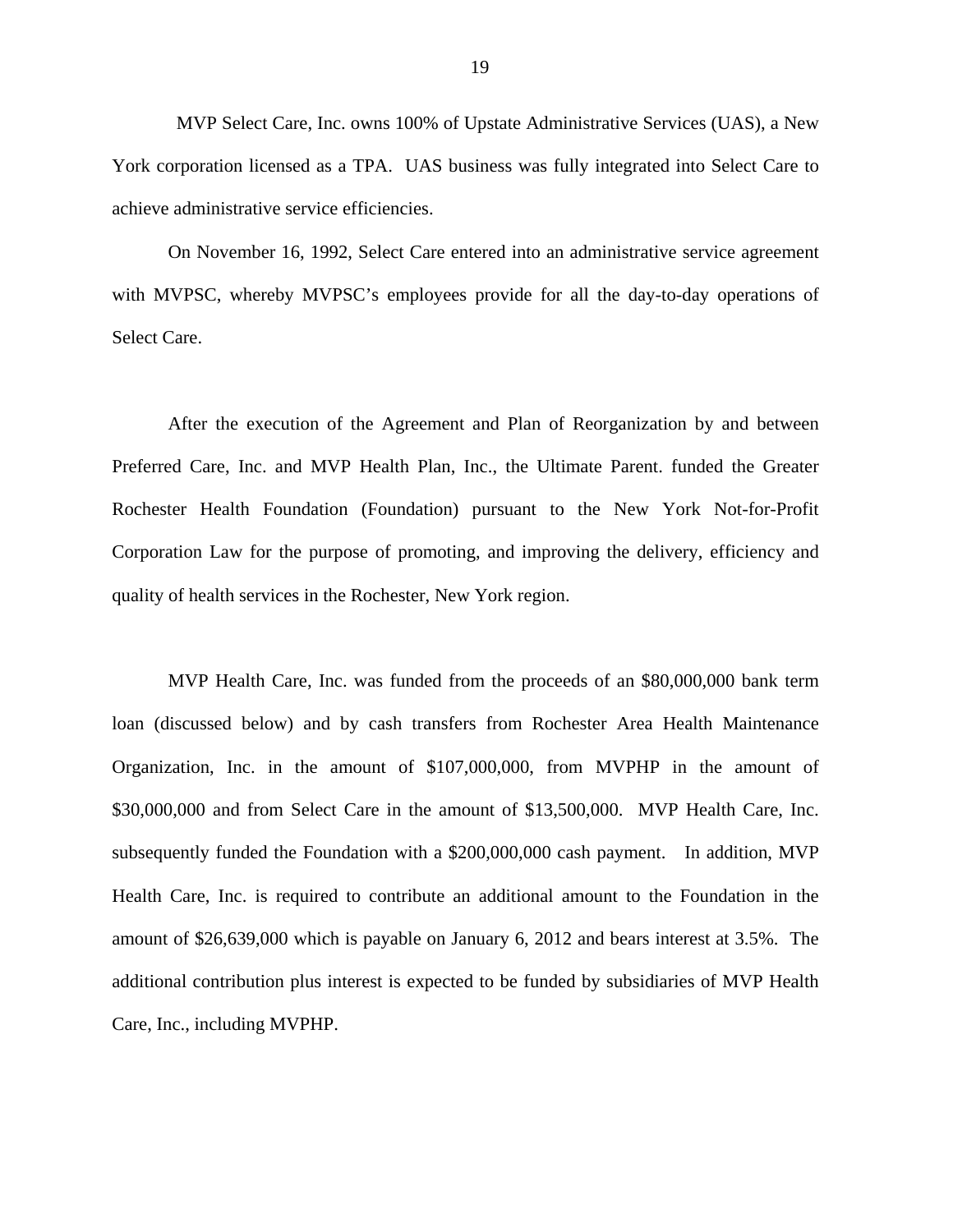MVP Health Care, Inc. obtained a five-year \$80,000,000 bank term loan for which some of the affiliated companies are guaranteeing repayment of the term loan. The term loan includes restrictive covenants including fixed charge coverage ratio of 2.00 to 1.00 through December31, 2006 and December 31, 2007 and 2.25 to 1.00 thereafter, the leverage ratio not to exceed 1.75 to 1.00 for the combined company and the minimum total reserves ratio of not less than 1.50 to 1.00 for New York Public Health Law Article 44 subsidiaries (i.e., MVPHP and RAHMO). The subsidiaries of MVP Health Care, Inc., including the HMO, fund the debt service of the term loan. MVP Health Care, Inc. paid back the \$80,000,000 term loan in full on November 2, 2007 without penalties.

#### Consolidated Tax Agreement

It was noted that subsequent to the reorganization of MVP Health Care Inc., MVP HIC Holding Corp, and all of its subsidiaries including the Company filed a 2007 consolidated federal corporate income tax filings. However, the Company did not have a consolidated tax agreement in effect with MVPHIC Holding Corporation as required by Section 1505(d) of the New York Insurance Law.

It is recommended that the Company enter into a written consolidated tax agreement with MVPHIC Holding Corporation as required by Section 1505(d) of the New York Insurance Law. It is further recommended that said consolidated tax agreement be constructed in conformity with Department Circular Letter No. 33 (1979) and that the Company file such agreement with the New York Insurance Department.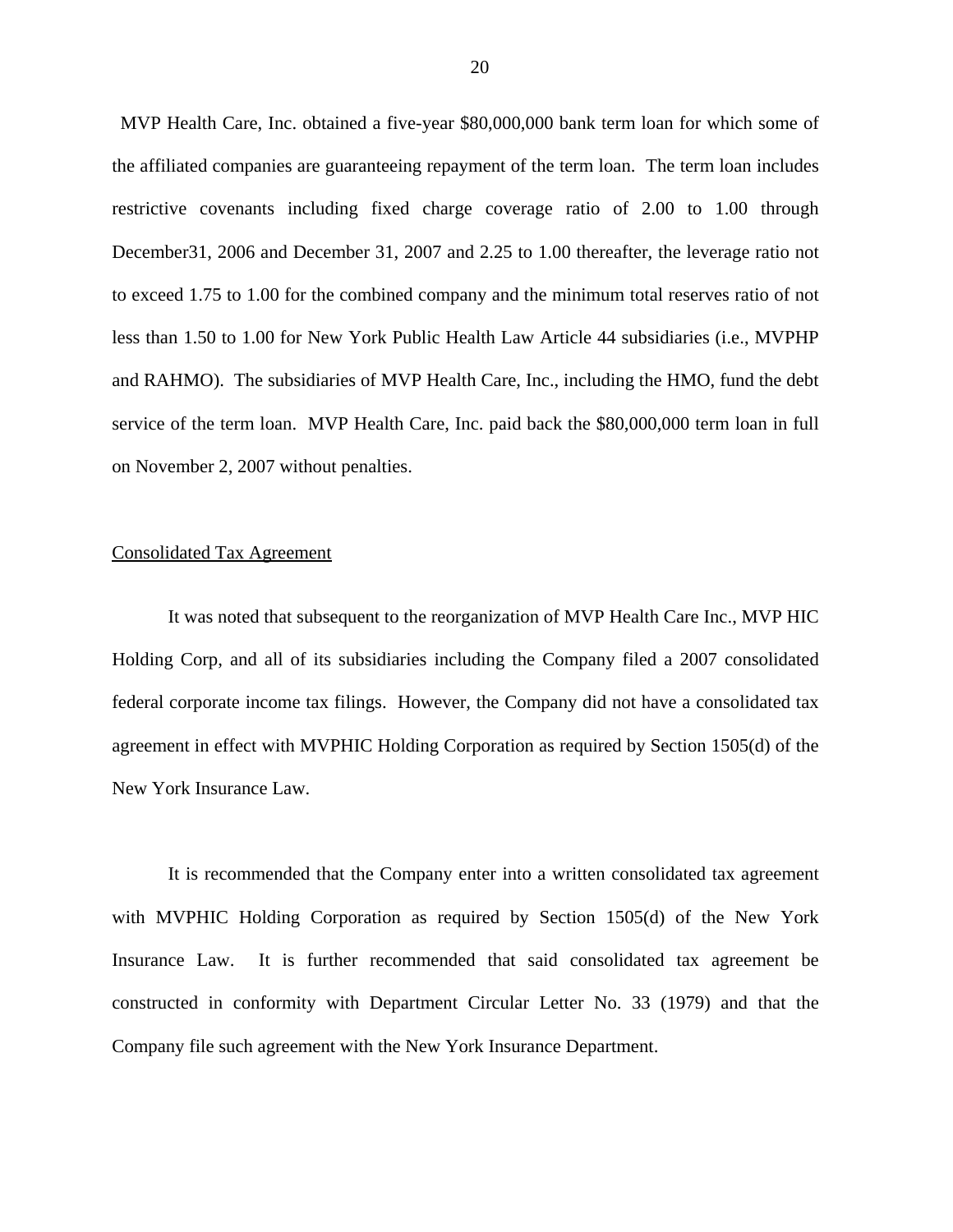# E. Significant Operating Ratios

The following ratios have been computed as of December 31, 2007 based upon the results of this examination:

| Net premiums written (2007) to surplus    | 2.1 to 1  |
|-------------------------------------------|-----------|
| Uncollected premiums to surplus           | 6.78 to 1 |
| Cash and invested assets to unpaid claims | 35.3%     |
| Surplus to unpaid claims                  | 478%      |

The above ratios fall within the NAIC benchmarks.

The underwriting ratios presented below are on an earned-incurred basis and encompass the examination period.

|                                 | Amounts       | Ratios |
|---------------------------------|---------------|--------|
| Claims                          | \$215,576,040 | 82.2%  |
| Claims adjustment expenses      | 5,545,722     | 2.1%   |
| General administrative expenses | 35,999,064    | 13.7%  |
| Net underwriting gain           | 5,090,272     | 2.0%   |
| Premiums earned                 | \$262,211,098 | 100.0% |

# F. Allocation of Expenses

The Company, as of December 31, 2007, entered into a cost sharing agreement with several affiliated companies. The Company's portion of shared costs was determined using a cost allocation worksheet which uses various drivers to calculate the percentage of cost that gets allocated to the participating companies.

The following observations were noted relative to the allocation of expenses: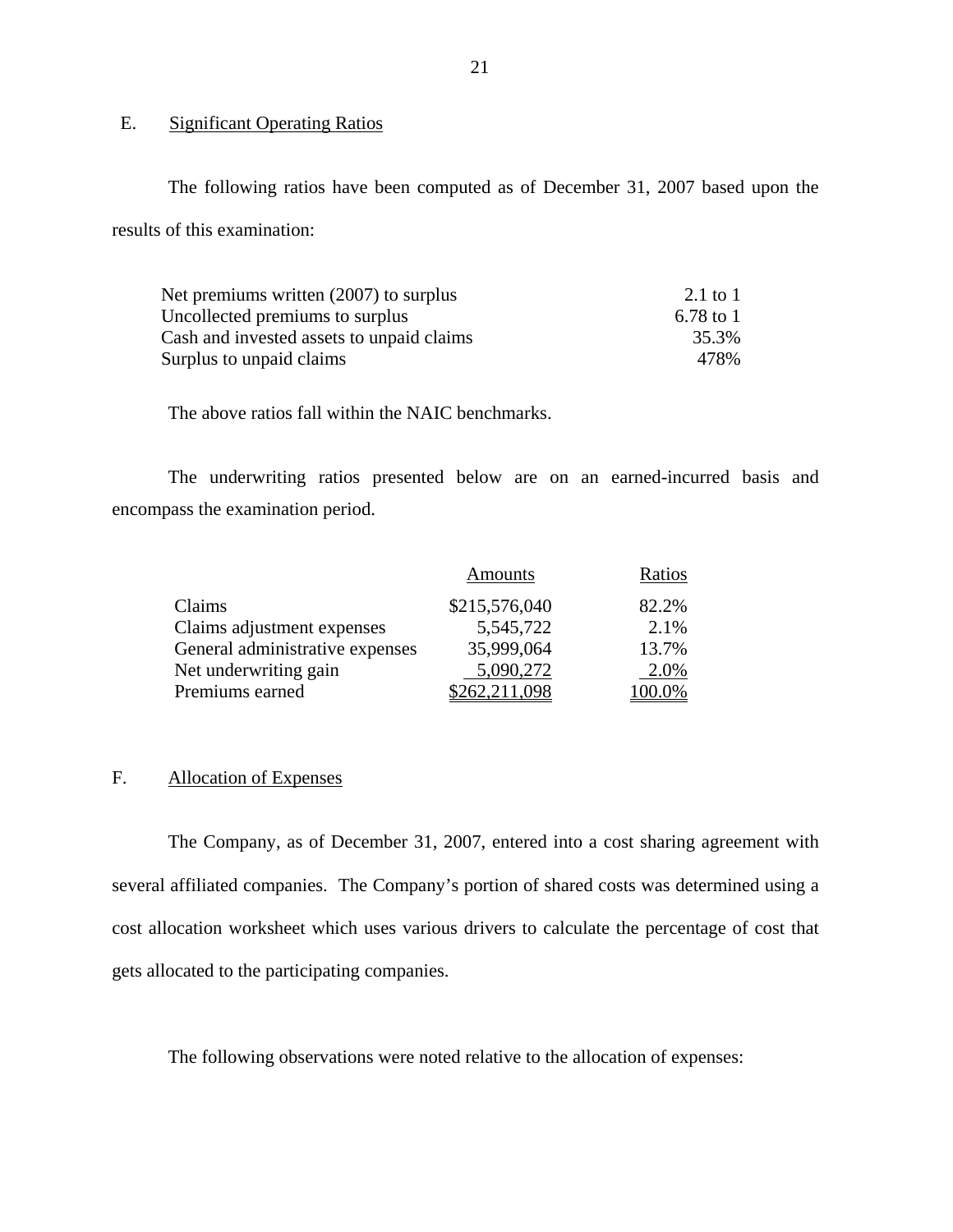<span id="page-23-0"></span>The examination revealed that the Company's costs such as operations and initial claims review costs as examples are charged to various cost centers including claims adjustment expenses and general administration expenses. A review of the definitions and functions of the cost centers revealed that some of the cost centers have more than one function and that the costs should have been allocated to more than one expense grouping (i.e. cost containment, claim adjustment, general administrative and/or investment expenses as shown on the underwriting and investment exhibit – "Part 3, Analysis of Expenses" included within the Company's December 31, 2007 annual statement). The Company elected to choose what it considered to be the most appropriate expense group, but did not allocate such costs among the aforementioned expense groupings in compliance with Department Regulation 33 (11 NYCRR 91).

It is recommended that the Company comply with Department Regulation No. 33 by revising and updating its expense allocation methodology in order to reflect an appropriate allocation among the proper annual statement three expense groupings within the underwriting and investment exhibit of the Company's annual statement.

# G. Abandoned Property Law

The Company filed its abandoned property reports for each year of the examination period with the New York State Comptroller's Office in accordance with the various requirements of the New York Abandoned Property Law. However, the Company failed to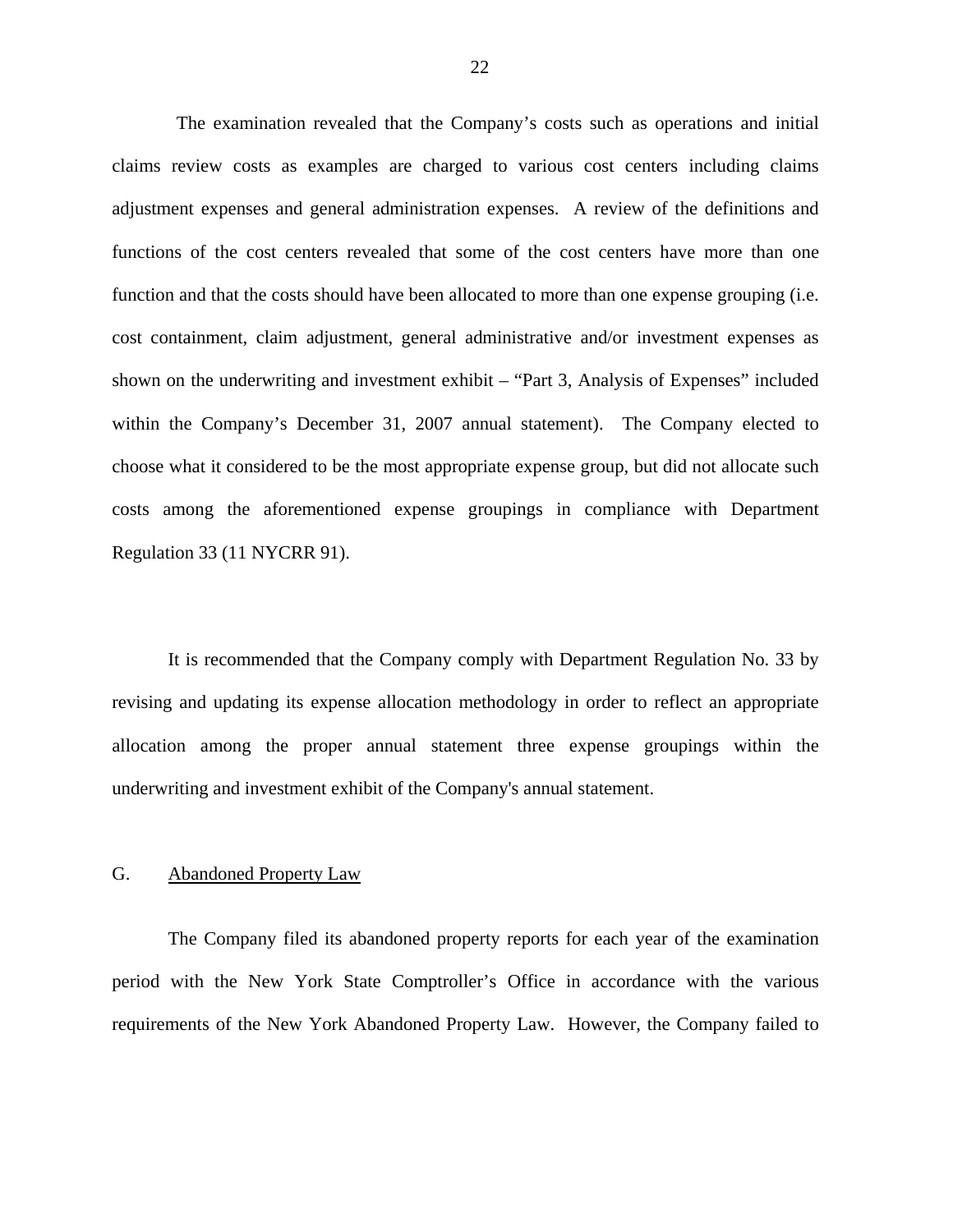publish the names and addresses of persons appearing as the owners of the unclaimed property as required by Section 1316(3).1 of the New York Abandoned Property Law.

Section 1316(3) of the New York Abandoned Property Law states, in part, the following:

"Within thirty days following the filing of the report of abandoned property with the comptroller pursuant to subdivision two of this section, the insurer shall cause to be published a list of such abandoned property in the same manner as that prescribed for life insurance companies by section seven hundred two of this chapter."

It is recommended that the Company comply with the publishing requirements of Section 1316(3) of the New York Abandoned Property Law.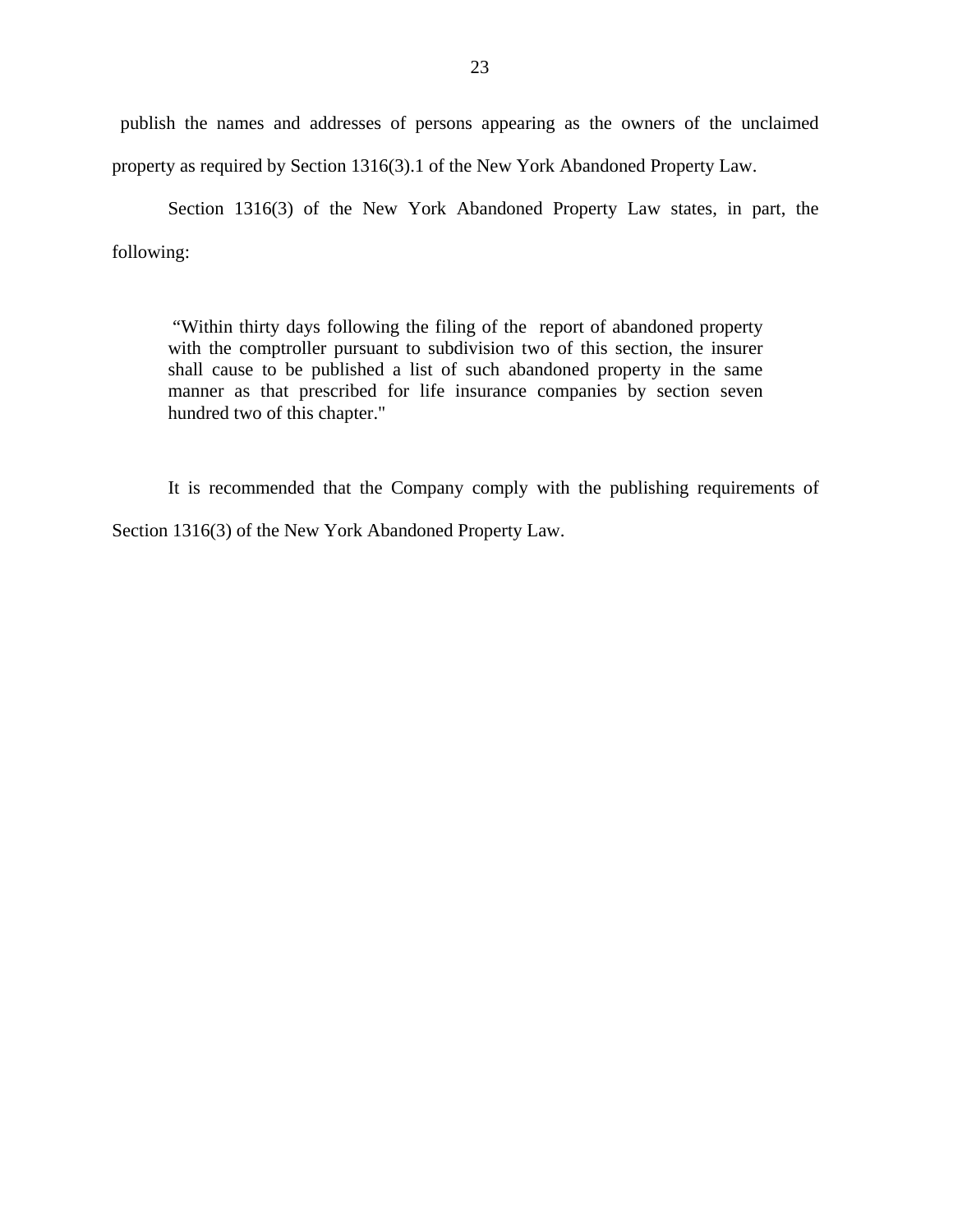# **3. FINANCIAL STATEMENTS**

# A. Balance Sheet

The following shows the assets, liabilities and capital and surplus as determined by this examination as of December 31, 2007. This statement is the same as the balance sheet filed by the Company.

|                                                        | Examination            | <b>Company</b>         |
|--------------------------------------------------------|------------------------|------------------------|
|                                                        | <b>Admitted Assets</b> | <b>Admitted Assets</b> |
| Assets                                                 |                        |                        |
| <b>Bonds</b>                                           | \$12,257,933           | \$12,257,933           |
| Cash and short term investment                         | 13,152,569             | 13,152,569             |
| Investment income due and accrued                      | 226,596                | 226,596                |
| Uncollected premium                                    | 1,536,083              | 1,536,083              |
| Reinsurance recoverable                                | 322,477                | 322,477                |
| Federal income tax recoverable                         | 23,458                 | 23,458                 |
| Net deferred tax asset                                 |                        |                        |
| Receivable from parent,<br>subsidiaries and affiliates | 1,247,429              | 1,247,429              |
| Health care and other amount<br>receivable             | 159,442                | 159,442                |
| NYS income tax receivable                              | 182,316                | 182,316                |
| Prepaid expenses                                       | $\overline{0}$         | $\overline{0}$         |
| <b>Total assets</b>                                    | \$29,108,303           | \$29,108,303           |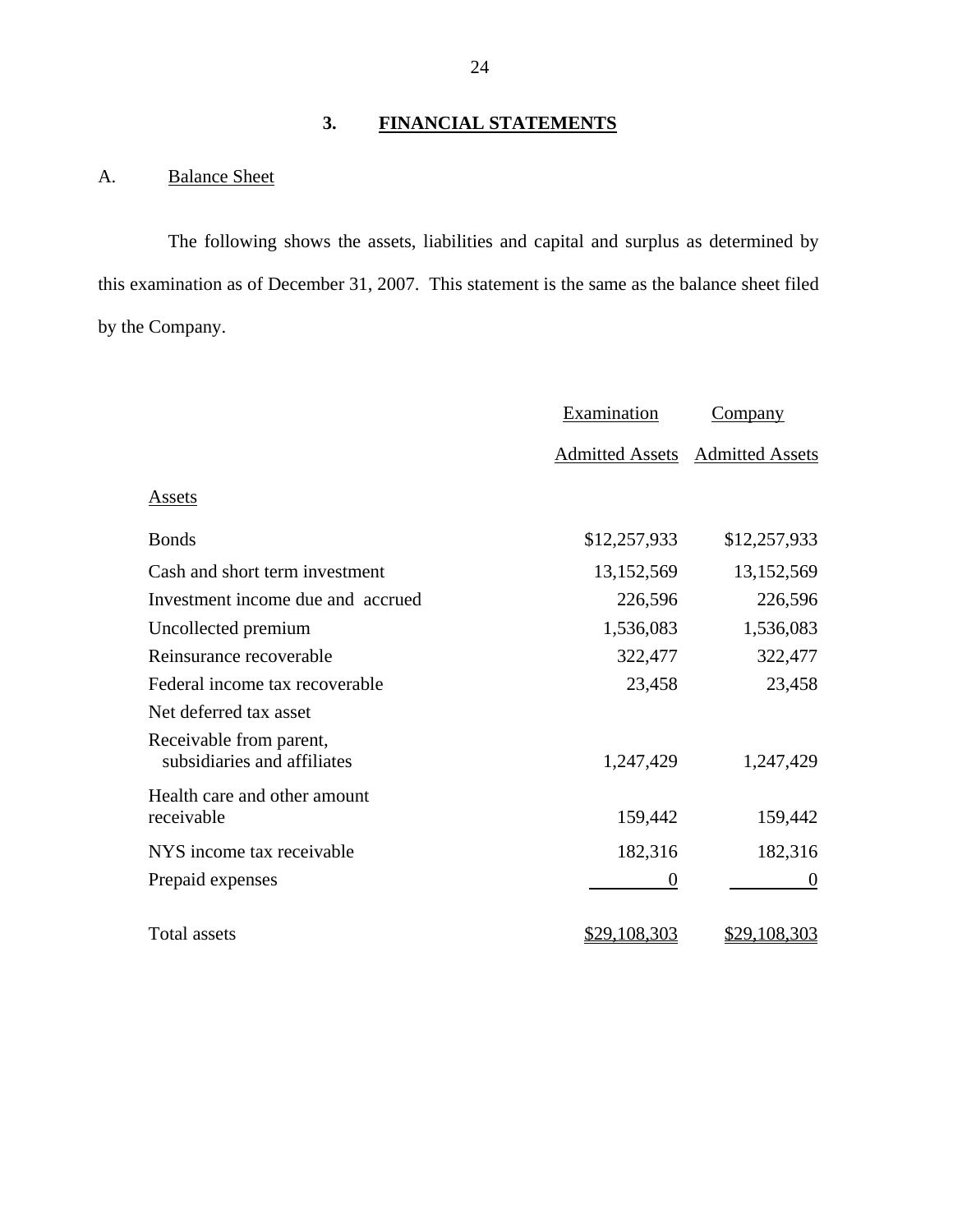|                                                      | Examination  | Company            |
|------------------------------------------------------|--------------|--------------------|
| <b>Liabilities, Capital and Surplus</b>              |              |                    |
| Claims unpaid                                        | \$4,731,964  | \$4,731,964        |
| Unpaid claims adjustment expenses                    | 121,000      | 121,000            |
| General expenses due and accrued                     | 1,589,038    | 1,589,038          |
| Amount due to parent, subsidiaries and<br>affiliates | 34,451       | <u>34,451</u>      |
| <b>Total liabilities</b>                             | \$6,476,453  | <u>\$6,476,453</u> |
| Capital and surplus                                  |              |                    |
| Common capital stock                                 | \$2,000,000  | \$2,000,000        |
| Gross paid in and contributed surplus                | 3,540,410    | 3,540,410          |
| Surplus notes                                        | 18,000,000   | 18,000,000         |
| New York State statutory deposit                     | 200,000      | 200,000            |
| Unassigned funds (surplus)                           | (1,108,560)  | (1,108,560)        |
| Total capital and surplus                            | \$22,631,850 | \$22,631,850       |
| Total liabilities, capital and surplus               | \$29,108,303 | \$29,108,303       |

 behalf of the Company during the period under this examination. The examiner is unaware of any Note: The Internal Revenue Service has not conducted any audits of the income tax returns filed on potential exposure of the Company to any further tax assessment, and no liability has been established relative to such contingency..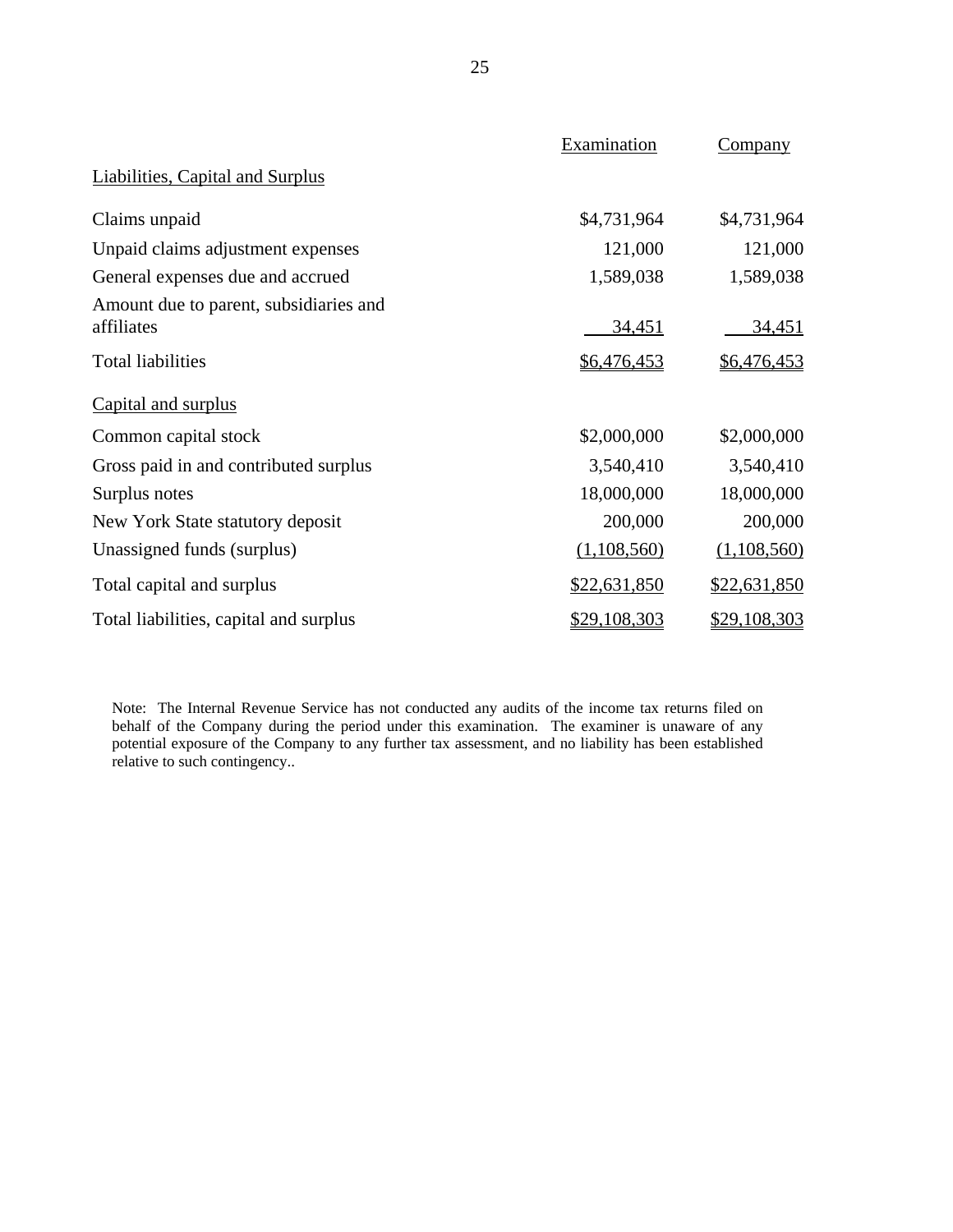# <span id="page-27-0"></span>B. Underwriting and Investment Exhibit

Capital and surplus increased \$26,368,787 during the four-year examination period,

January 1, 2004 through December 31, 2007, detailed as follows:

# Revenue

Net premium income

| Net premium income                     | \$262,211,099 |                 |
|----------------------------------------|---------------|-----------------|
| Net investment income earned           | 2,860,716     |                 |
| Net realized capital loss              | (7, 856)      |                 |
| Total revenue                          |               | \$265,063,959   |
| <b>Expenses</b>                        |               |                 |
| Hospital/medical benefits              | \$171,946,308 |                 |
| Other professional services            | 1,327,311     |                 |
| Emergency room and out of area         | 7,704,428     |                 |
| Prescription drugs                     | 34,760,881    |                 |
| Incentive pool                         | (19,071)      |                 |
| Net reinsurance recoveries             | (2,543,818)   |                 |
| Claim adjustment expenses              | 5,346,673     |                 |
| General administrative expenses        | 35,999,064    |                 |
| Total expenses                         |               | (254, 521, 776) |
| Net income before federal income taxes |               | 10,542,183      |
| Federal income taxes incurred          |               | 2,139,617       |
|                                        |               | \$10,542,183    |
|                                        |               | (2,139,617)     |
| Net income                             |               | \$8,402,566     |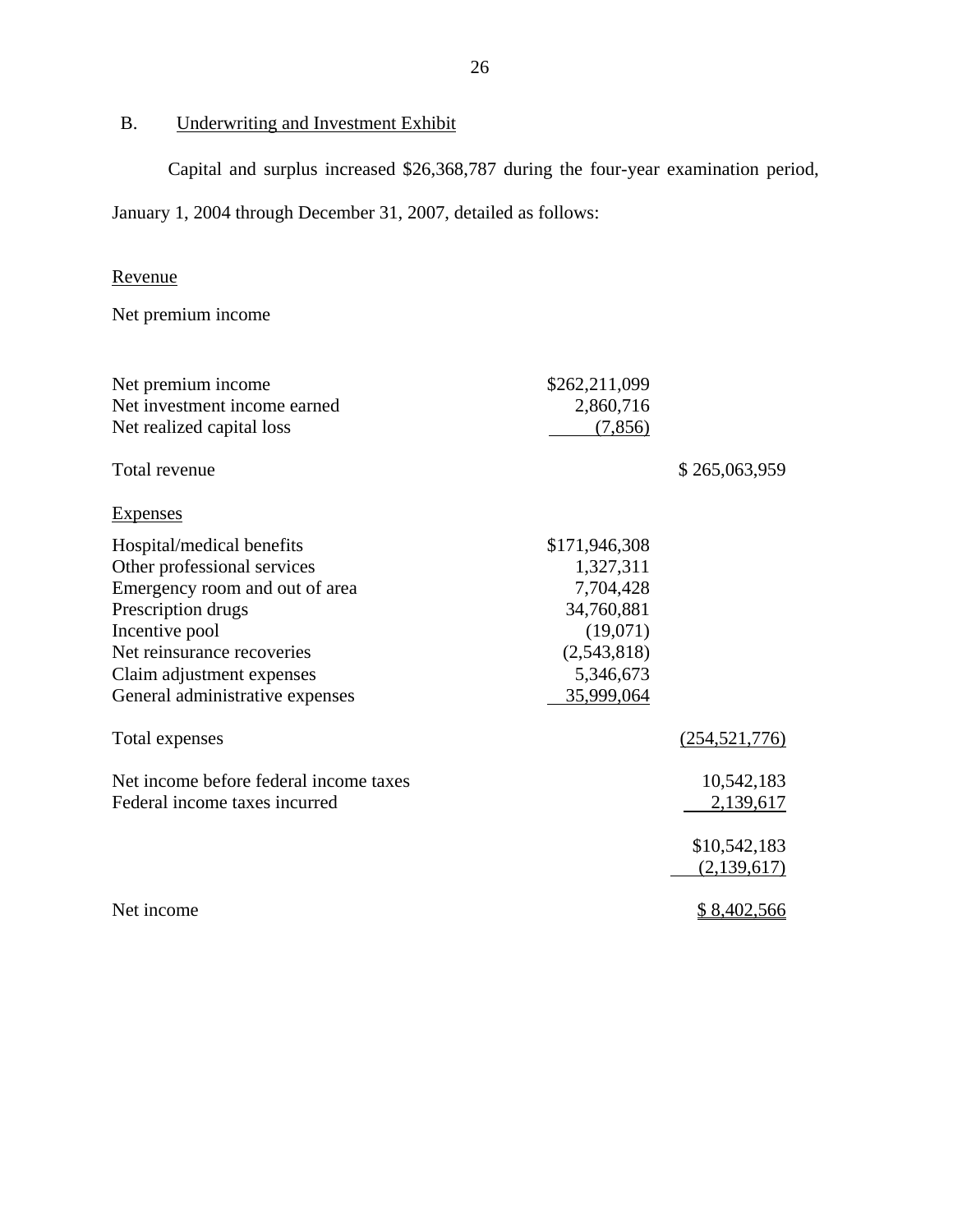#### Capital and Surplus Account

# Capital and surplus per report on examination as of December 31, 2003 (\$3,736,937)

|                                     | Gains in       | Losses in   |              |
|-------------------------------------|----------------|-------------|--------------|
|                                     | <b>Surplus</b> | Surplus     |              |
| Net Income                          | \$8,402,566    |             |              |
| Change in surplus notes             | 18,000,000     |             |              |
| Change in non-admitted assets       | 2,678,463      |             |              |
| Aggregate write-ins for losses in   |                |             |              |
| surplus                             | $\Omega$       | \$2,712,242 |              |
|                                     |                |             |              |
| Net increase in capital and surplus |                |             | \$26,368,787 |
|                                     |                |             |              |
| Capital and surplus per report on   |                |             |              |
| examination as of December 31, 2007 |                |             | 22,631,850   |

# **4. CLAIMS UNPAID**

The examination liability of \$4,731,964 for the above captioned account is the same as the amount reported by MVPHIC in its 2007 filed annual statement.

The examination analysis of the claims unpaid reserve was conducted in accordance with generally accepted actuarial principles and practices and was based on statistical information contained in the Company's internal records and its filed annual statements as verified during the examination. The examination reserve was based upon actual payments made through a point in time, plus an estimate for claims remaining unpaid at that date. Such estimate was calculated based on actuarial principles, which utilized the Company's past experience in projecting the ultimate cost of claims incurred on or prior to December 31, 2007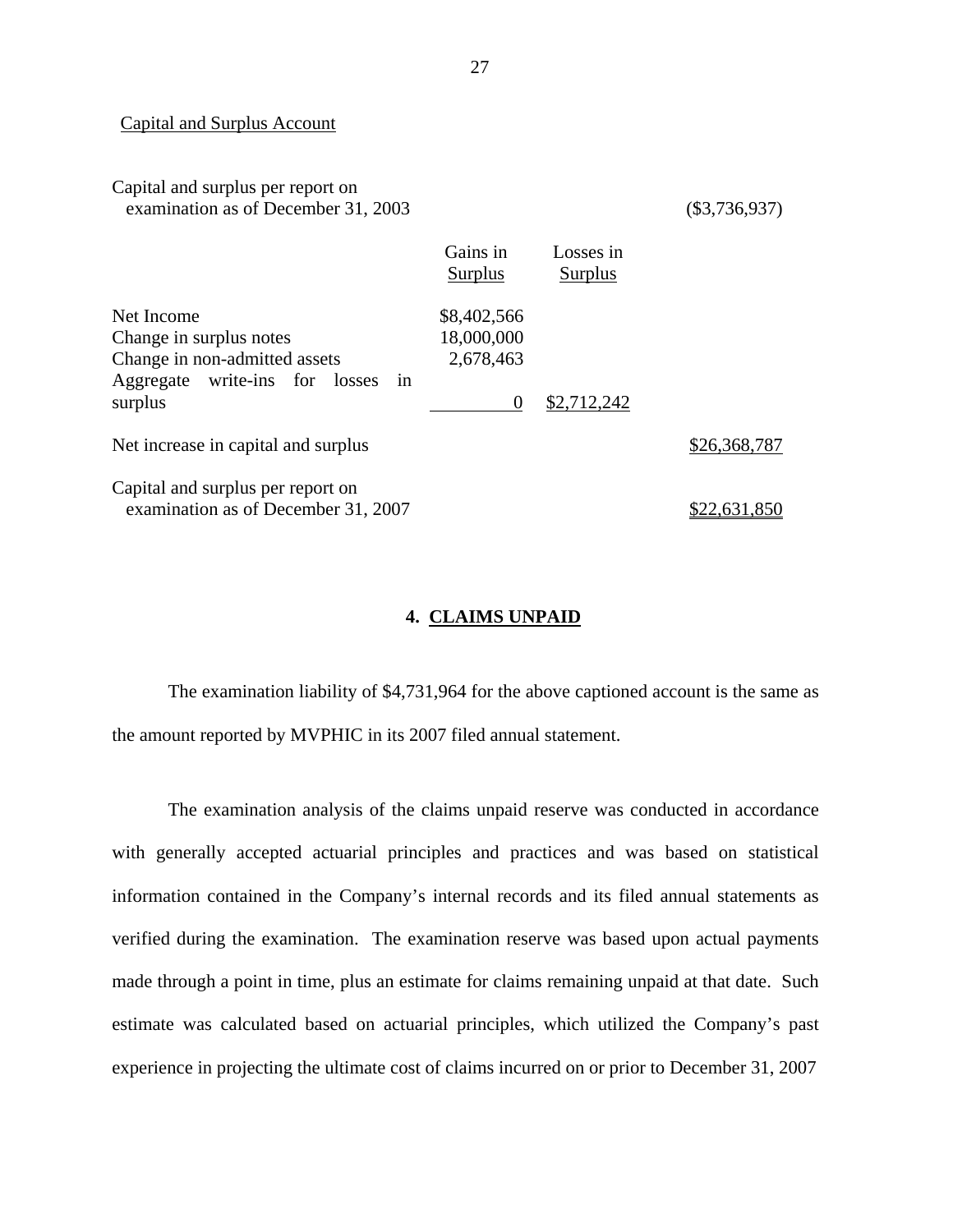# **5. COMPLIANCE WITH PRIOR REPORT ON EXAMINATION**

# **PAGE NO.**

# Minimum surplus

**ITEM NO.** 

> 1. As a result of this examination, the Company was insolvent in the amount of \$3,736,937, as of December 31, 2003 and its minimum surplus was impaired in the amount of \$4,036,937. Subsequent to the examination date, in March, 2004, with the approval of the Superintendent of Insurance, the Company received a Section 1307 of the New York Insurance Law loan in the amount of \$18,000,000 from its ultimate parent, MVP Health Plan, Inc., which eliminated the aforementioned insolvency and impairment. 1, 7, 25, 26

The Company has complied with this recommendation.

# Corporate Matters

2. It is recommended that the board of directors be-pro-active and meet at least once a year in order to exercise control and manage the affairs of the Company. 6

The Company has complied with this recommendation.

3. It is recommended that the Company shareholders hold annual meetings as required by Article III Section 1 of its by-laws. 6

The Company did not comply with this recommendation. A similar recommendation is included within this report on examination.

# **Holding Company System**

4. It is recommended that the Company revise its administrative service agreement to reflect the current premium billing arrangement between MVP Health Plan, Inc. (MVPHP), and the Company. Furthermore, the Company should submit its revised agreement to the New York Insurance Department pursuant to Sections 1504(a) and 1505(d) .of the New York State Insurance Law. 11

The Company has complied with this recommendation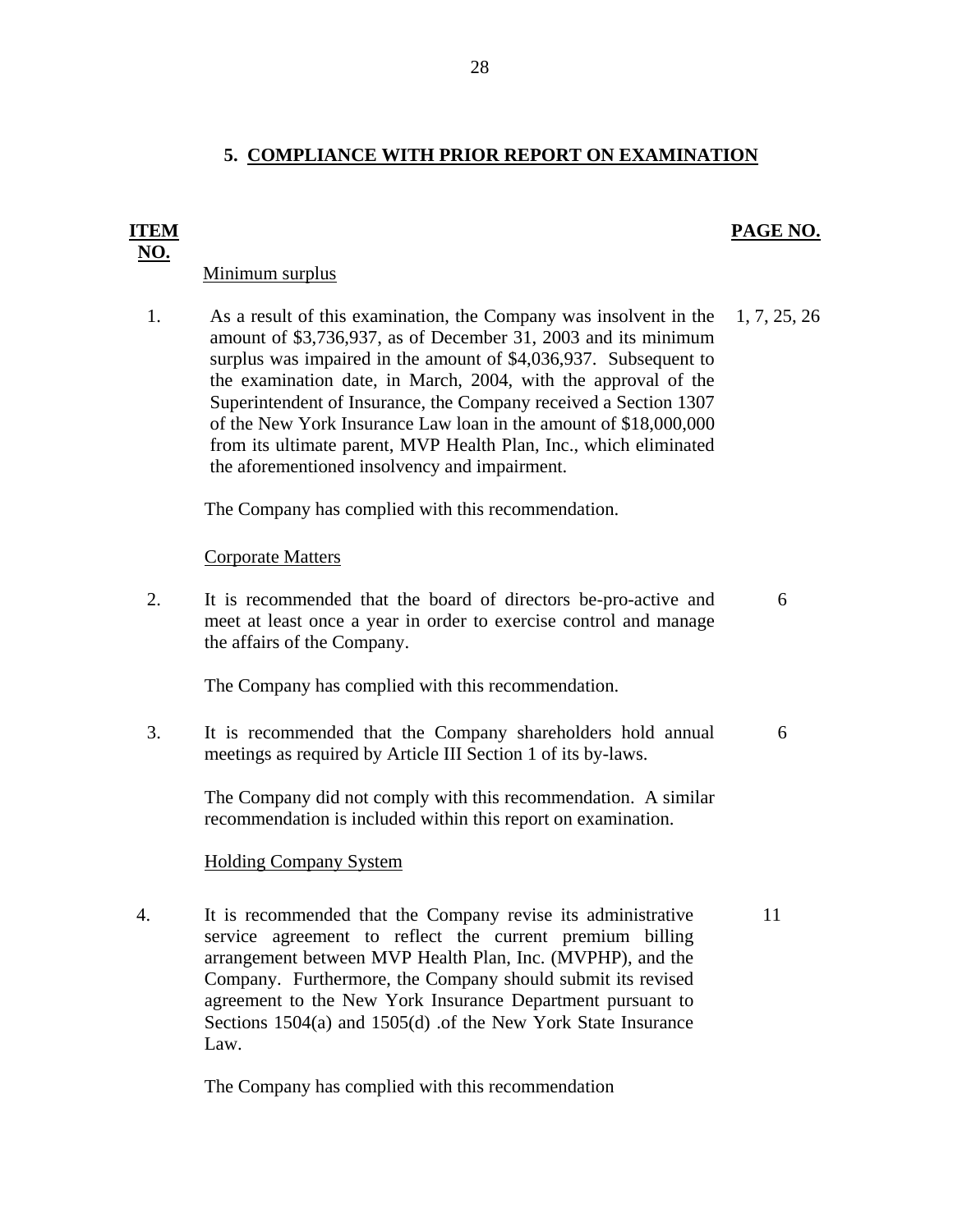# **NO.**

# Allocation of Expenses

5. It is recommended that the Company apply the guidelines in 17 New York Insurance Department Regulations No. 30 (11NYCRR 20) and No. 33 (11NYCRR 91) to revise and update its expense allocation methodology in order to reflect an appropriate allocation among the three expense groupings (i.e. Claim adjustment expense, general and administrative expense and investment expense) on the Underwriting and Investment Exhibit, "Part 3-Analysis of Expense" schedule of the Company's annual statement.

The Company has complied with this recommendation.

6. It is recommended that the Company follow Regulation 33 (11 17 NYCRR 90), by not debiting its payment to MVPHP for all types of allocated expenses solely to salaries. It is recommended that such payments be allocated to all appropriate expense classifications.

The Company has complied with this recommendation*.* 

7. It is recommended that the Company comply with Part 18 91.4(f)(vii)(5) of New York Insurance Department Regulation No. 33 (11 NYCRR 91) relative to reimbursement of its share of joint administrative expenses to MVPHSC as required by their administrative service agreement.

The Company has complied with this recommendation

Cash

8. It is recommended that the Company establish a follow-up 19 procedure applicable to all checks which remain outstanding for six months from the date of issue.

The Company has complied with this recommendation.

9. It is recommended that the Company change its policy and 19 open/reconcile one bank account instead of two associated with each general ledger account. Furthermore, it is recommended that the Company investigate any un-reconciled differences on bank reconciliations and correct them in a timely manner.

The Company has complied with this recommendation.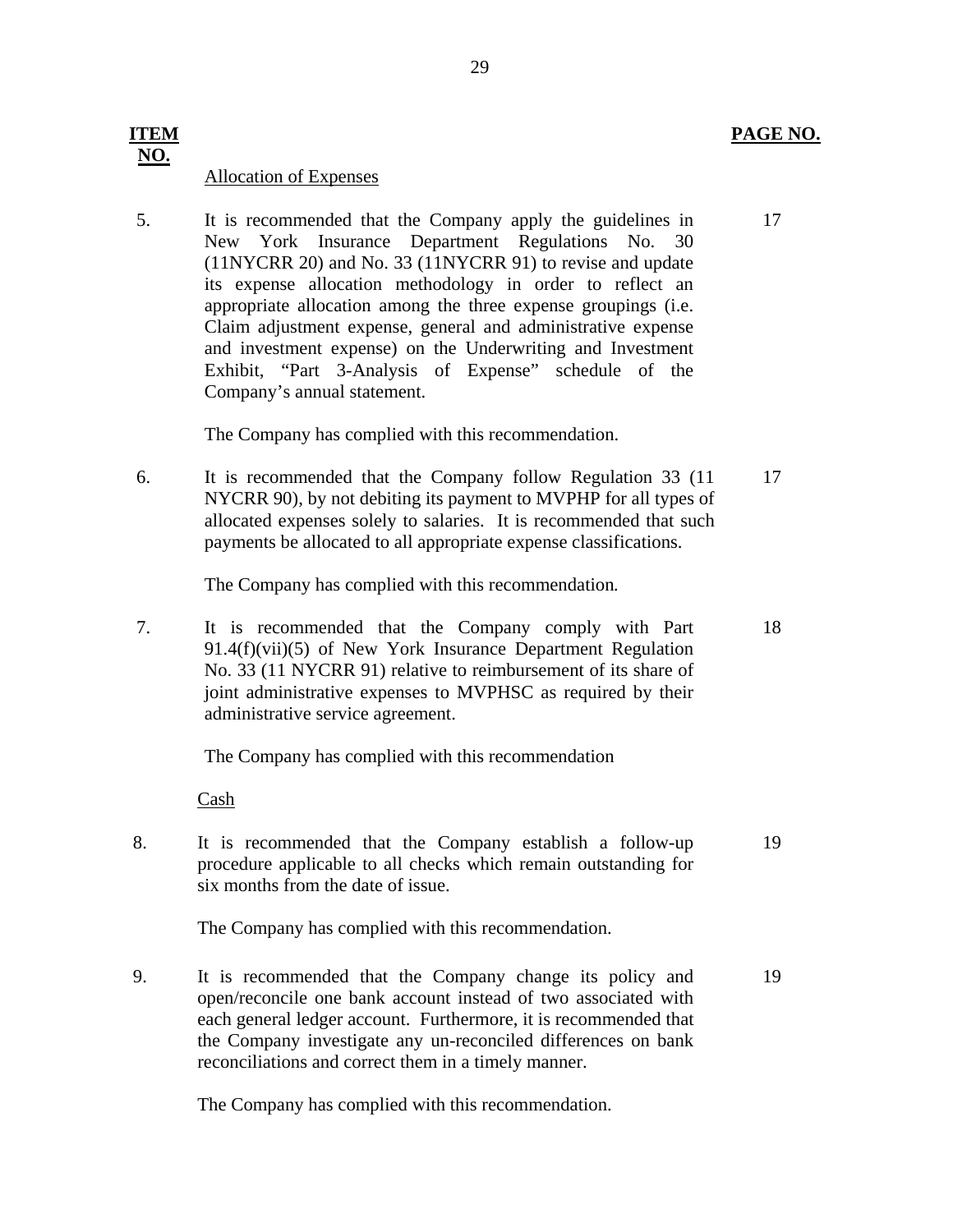# <span id="page-31-0"></span>**Uncollected Premiums ITEM NO.**

|     | <b>Uncollected Premiums</b>                                                                                             |    |
|-----|-------------------------------------------------------------------------------------------------------------------------|----|
| 10. | It is recommended that Company comply with the requirement of<br>SSAP No. 6 Paragraph 10 and charge bad debt to income. | 20 |

The Company has complied with this recommendation.

11. It is recommended that, in the future, the Company comply with the annual statement instructions and appropriately report its gross premium receivables and non-admitted asset premium receivable on the annual statement. 20

The Company has complied with this recommendation.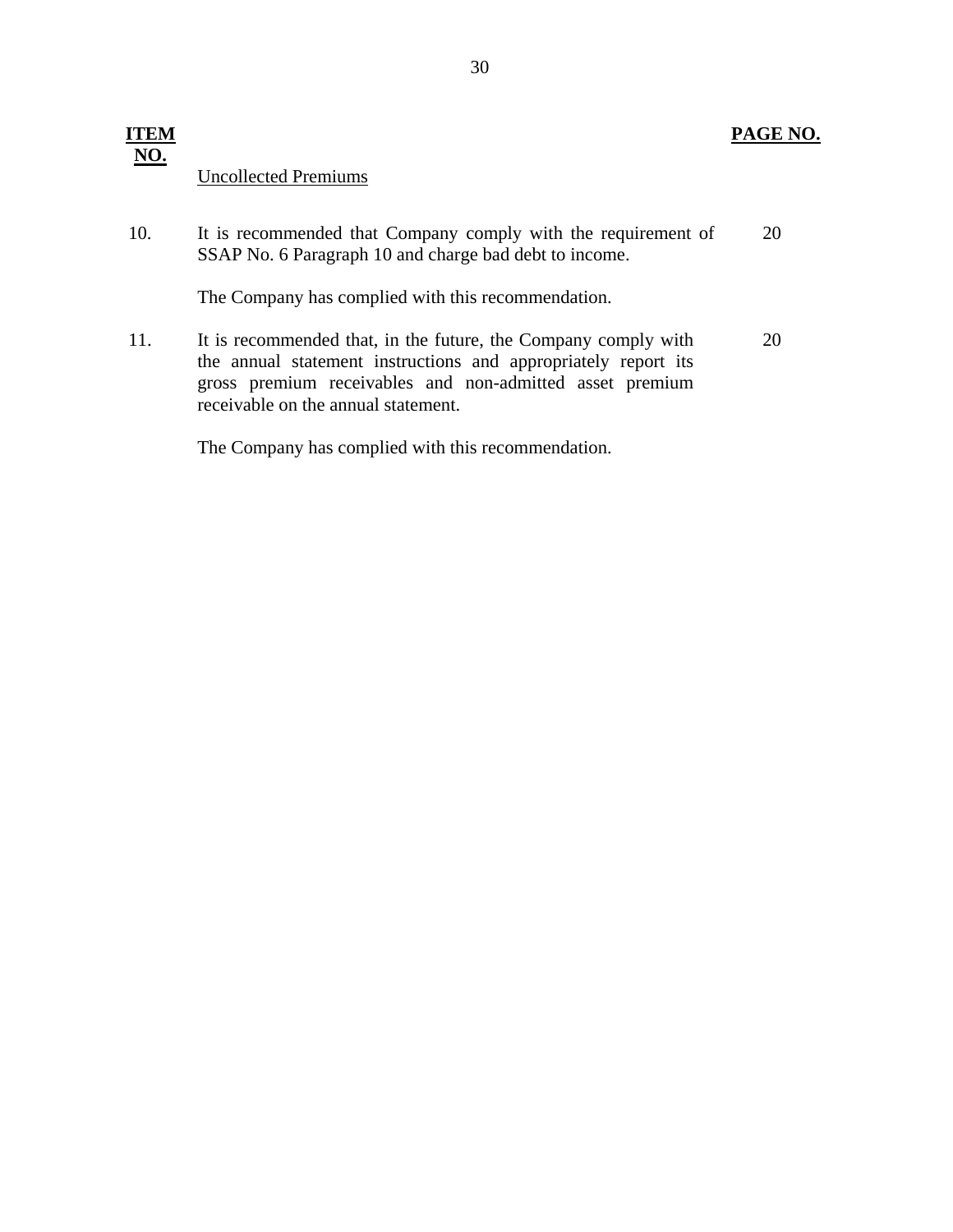# **6. SUMMARY OF COMMENTS AND RECOMMENDATIONS**

# **ITEM PAGE NO.**

# A. Shareholders' Meetings

It is recommended that the annual shareholders' meeting be held as required by Article III, Section 1 of the Company's by-laws. 6

A similar recommendation was made in the previous Report on Examination.

# B. Holding Company System

It is recommended that the Company enter into a written consolidated tax agreement with MVPHIC Holding Corporation as required by Section 1505(d) of the New York Insurance Department Law. It is further recommended that said consolidated tax agreement be constructed in conformity with Department Circular Letter No. 33 (1979) and that the Company file such agreement with the New York Insurance Department.

# **Allocation of Expenses**

C. Allocation of Expenses<br>It is recommended that the Company comply with Department Regulation No. 33 by revising and updating its expense allocation methodology in order to reflect an appropriate allocation among the three expense groupings within the underwriting and investment exhibit of the Company's annual statement. 22

# **Abandoned Property**

D. Abandoned Property<br>
1. It is recommended that the Company comply with the publishing requirements of Section 1316(3) of the New York Abandoned Property Law.

20